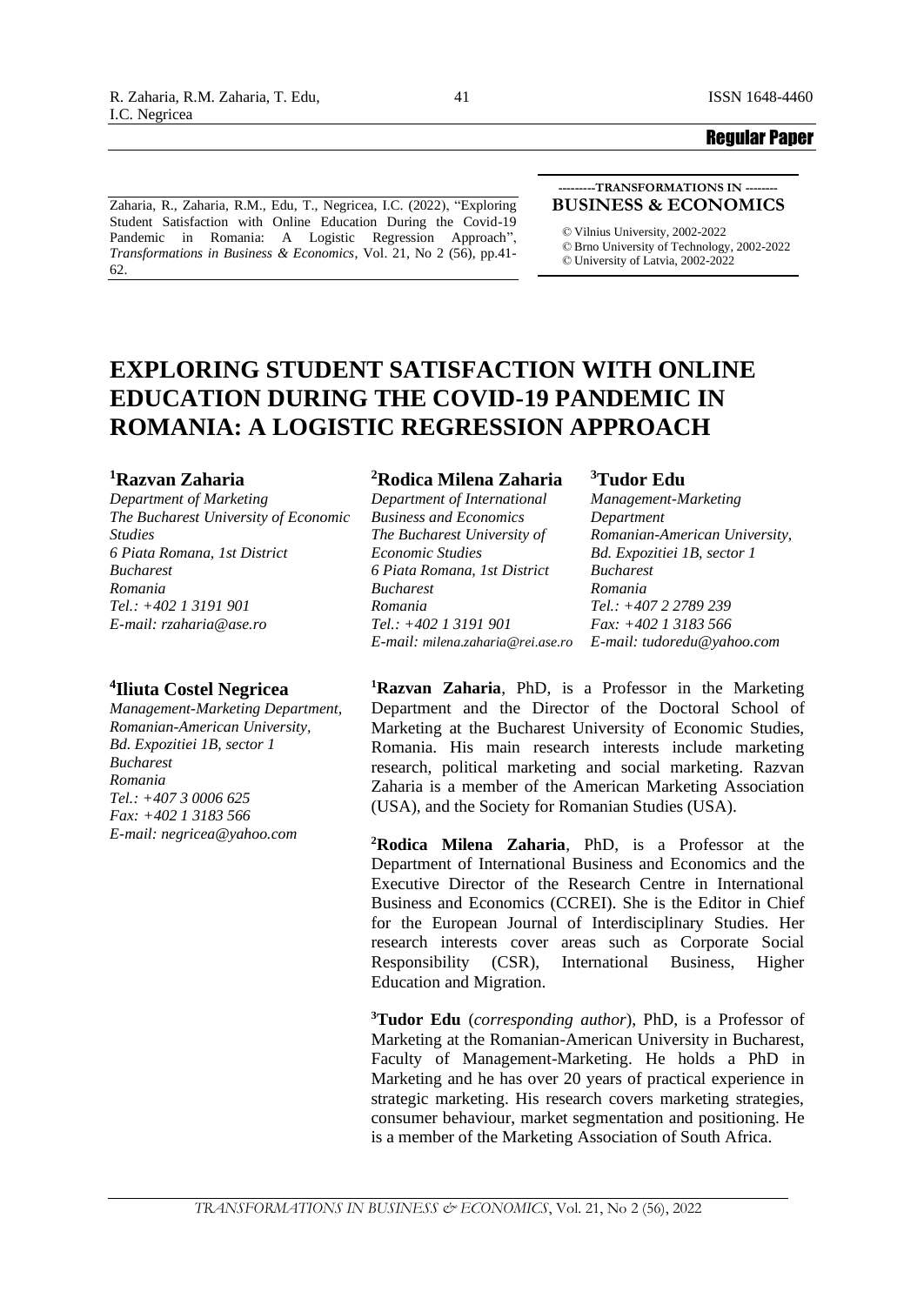*Received*: August, 2021 *1 st Revision*: November, 2021 *2 nd Revision*: February, 2022 *Accepted*: April, 2022

**4 Iliuta Costel Negricea**, PhD, is a Professor of Marketing at the Romanian-American University in Bucharest, Faculty of Management-Marketing. He holds a PhD in Marketing and he has over 16 years of practical experience in marketing. His research covers marketing strategies and tactics, consumer behaviour and online marketing. He is a member of the Marketing Association of South Africa.

**ABSTRACT**. *This research investigates the factors influencing student satisfaction with online education (SSOE) in higher education (HE) in Romania during the COVID-19 pandemic. Developing on the extant literature on SSOE antecedents, this study used a sample of 446 business students and employed factor analysis to obtain four groups of influencers to be regressed with descriptive variables to assess their impact on SSOE. Lack of intercommunication and lack of self-reliance were the strongest influencers, followed by assistance from academic and nonacademic staff, and online syllabus. Online platform functionality and online class attendance had a significant impact on SSOE. The study expands the literature through the tested model, including as explanatory factors both educational constructs and descriptive variables. Managerial recommendations are provided on staff training and syllabus amending. The model can be expanded by including age and student's Internet accessing equipment type for online education and differentiating between public and private HE institutions.*

**KEYWORDS**: student satisfaction, online education, COVID-19 pandemic, business students, principal component analysis (PCA), logistic regression, Romania.

**JEL classification**: I23, M31, C51, C53.

# **Introduction**

Student satisfaction looks like a simple answer with positive versus negative options to a question referring to the actual performance of any aspect related to education, having as a baseline the meeting or exceeding of students' expectations (Elliott, Healy, 2001). Despite this apparent simplicity, student satisfaction is a constant researched issue, covering inside and outside higher education aspects (Santini *et al.*, 2017). Student satisfaction is investigated in connection with the way the educational system is built and organised, the degree to which it fulfils its obligation towards stakeholders, or the way the educational system interacts with society (Jereb *et al.*, 2018).

Among interests in investigating student satisfaction, satisfaction with online education gains more and more attention (Parahoo *et al.*, 2016). As technology advances quicker than ever, and the internet brings people and things closer, higher education (HE) institutions respond by innovating the instruments and ways for delivering education. Online education developed tremendously at the university level, although unequally between countries, the number of courses and programmes increasing constantly rendering as an effect a significant growth of the number of attending students (Parahoo *et al.*, 2016). Online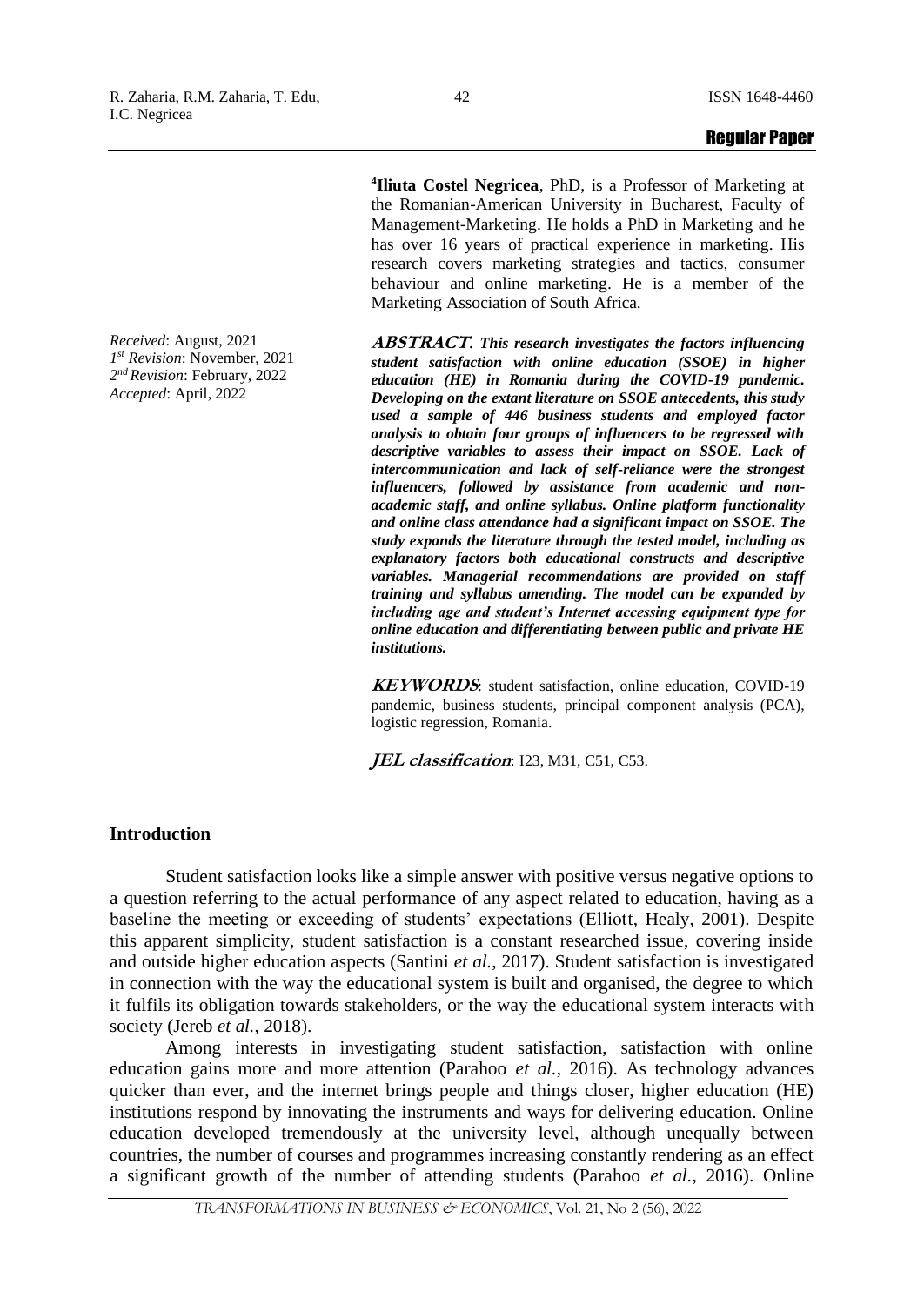education appears as an inclusive concept, referring to e-learning, online learning, virtual learning, distance learning, online collaborative learning, web-based learning, or technologymediated learning (Ali, Ahmad, 2011; Arkorful, Abaidoo, 2015). Regardless of the construct, it refers to studies devoted to the analysis of benefits, consequences, improvements, or future developments of online education, as well as student satisfaction with online education (SSOE) are enriching the literature.

The Covid 19 pandemics have important impact on the population around the world (Dementiev, 2021; Streimikiene, 2022). The pandemic context pushed education in directions nobody considered before. With or without proper internet connectivity, with or without tradition in organising and delivering online courses, with or without trained personnel for working in the online environment, in March 2020, hundreds of universities from approximately 75 countries around the world stopped face-to-face courses and suddenly switched to online teaching (Abbasi *et al.*, 2020; Chen *et al.*, 2020; Muthuprasad *et al.*, 2021). In this particular context, the interest in identifying student satisfaction with online education (SSOE) and its influencing factors increased among researchers (Hamdan *et al.,* 2021; ILO, 2020; Lincényi, Laczko, 2020; Ead *et al*., 2021; Cibák *et al*., 2021). It is not only about the importance of the moment itself (the "Great Pandemic", to make an association with "The Great Depression"), but mainly about identifying the influencing factors of SSOE, as the future in education is most certainly channelled towards the expansion of the online delivery, with or without the push caused by dire situations, such as COVID-19.

The extant literature displays many studies dedicated to online education during the COVID-19 pandemic (lockdown). Abbasi *et al.* (2020) investigated the perception of students about e-learning during the lockdown, discovering that almost two-thirds of the researched students had a negative perception about e-learning and most of them were in favour of faceto-face education. Adnan and Anwar (2020) pointed out that online learning could not produce the desired results in countries less endowed with internet connectivity (such as Pakistan) and that the Pakistani students missed face-to-face interaction with the instructors and the traditional classroom socialisation. On the same line, Kapasia *et al.* (2020), in a comparative study on 320 Pakistani and Brunei students, concluded about the importance of internet connectivity, accessibility and affordability during the lockdown. 50% of the investigated students from Brunei were satisfied with the use of online learning compared to 32.9% from Pakistani, as Brunei is better situated in terms of internet endowments. The study conducted by Baber (2020) looked at the determinants resulting in perceived student learning outcomes and the influence on student satisfaction during the pandemic, revealing similar results in terms of students missing interaction and developing specific worries because of isolation.

There is an increasing interest in studying SSOE in the context of the COVID-19 pandemic (Baber, 2020; Qazi *et al.,* 2020). The extant literature on online education constituents during the pandemic shows a number of perspectives that brought together can shed light on SSOE. Furthermore, expanding on Qazi *et al.*'s (2020) idea of using descriptive variables in explaining SSOE, a deeper understanding of the influencers of SSOE can be attained.

The present research started from the literature devoted to student satisfaction determinants and aimed to investigate the factors influencing business student satisfaction during the pandemic in Romania. The investigation was conducted in October 2020, after completing almost one semester in the online mode, covering online teaching, one online examination session, one online graduation session, one online resit session and two online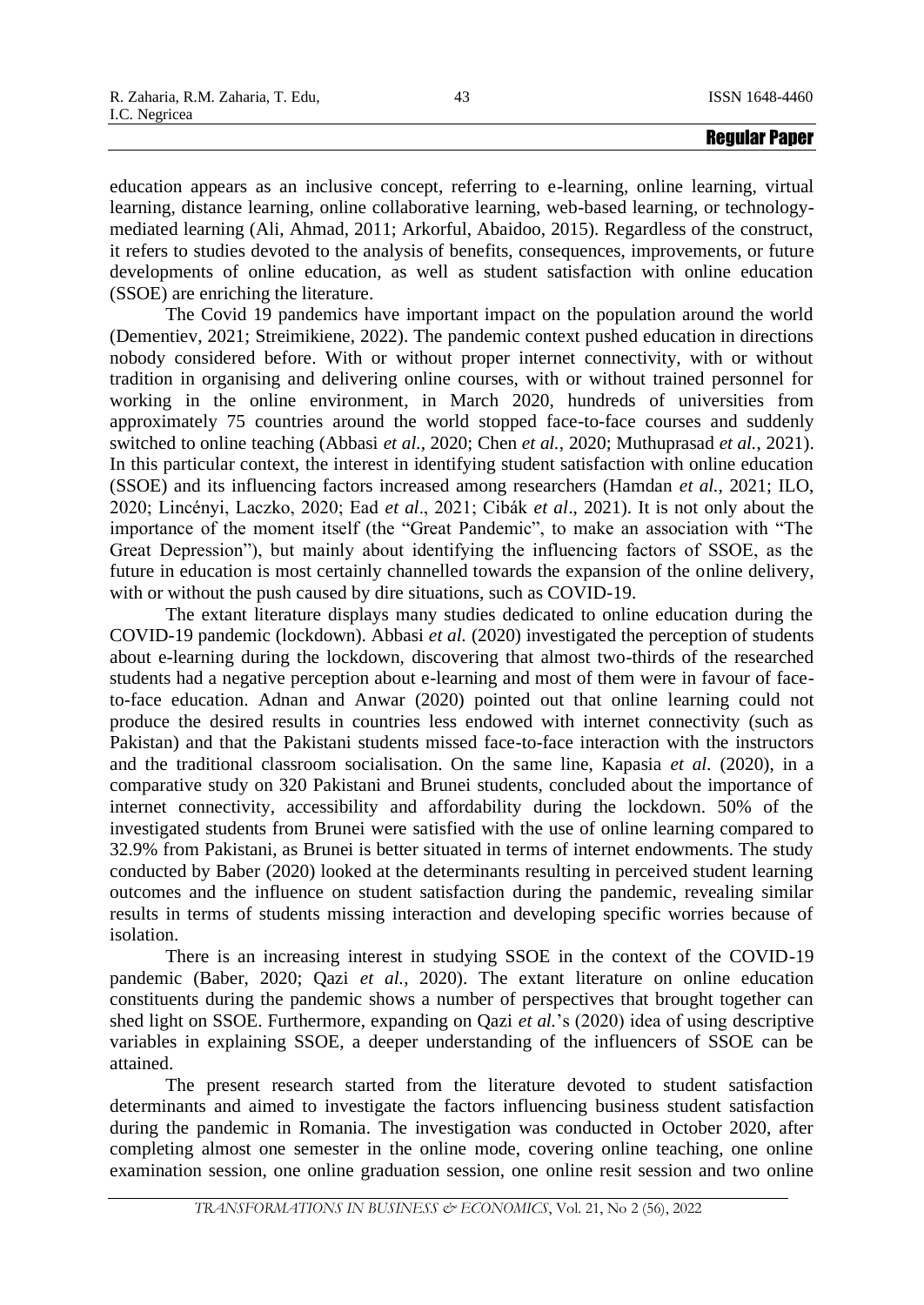admission sessions at undergraduate and postgraduate levels. Romania is an interesting case, as it has very good internet connectivity, availability and affordability but lags behind in implementing online education (Edu *et al.*, 2021). Very few universities offered online courses before the pandemic or developed dedicated platforms for online learning (most of them being designed rather for delivering information online, not for online interaction with students). Moreover, almost none of the Romanian universities had a policy in training their staff for online teaching (in terms of specific course content or online delivery).

The study commences with the literature review, offering browsing through studies that investigated student satisfaction, mostly in the context of the pandemic. Research hypotheses are then built for the antecedents of SSOE and descriptive variables. The research methodology follows, presenting the questionnaire, sampling procedure, and the statistical techniques employed in the study. Data analysis and results are presented after the research methodology, being followed by discussion and testing of hypotheses, and conclusion and managerial implications. The paper ends with research limitations and future research directions.

# **1. Literature Review**

Student satisfaction is a constant and a major interest issue among stakeholders involved in higher education and not only. Student satisfaction is comprehended as a resulting attitude of a learning experience appraisal when results surpass expectations (Elliot, Healy, 2001; Halaskova *et al*., 2021), in developing and implementing a market-oriented service strategy (Clemes *et al.*, 2008; Popescu, 2012). Despite this apparently simple definition, student satisfaction is a more complex issue (Elliot, Healy, 2001), referring to broader aspects of a student learning experience (Wiers-Jenssen *et al.*, 2002), that influence many managerial decisions at the university level and are of interest to society stakeholders. Student satisfaction is an indicator used in education quality monitoring (Razinkina *et al.*, 2018). Universities emphasise student satisfaction in their student recruitment and retaining endeavours (Elliot, Healy, 2001), or in their advertising campaigns of educational offers as this concept is deemed a significant prerequisite of referrals based on university resources and capabilities (Mavondo *et al.*, 2004). Business representatives also pay attention to student satisfaction, as satisfaction during university studies is considered an antecedent of the future performance as an employee and of employability (Abdullah *et al.*, 2014). Entrepreneurial studies also assess student satisfaction related to education, as entrepreneurial undertakings have a strong nurturing dimension, built and polished during undergraduate and postgraduate education (Abduh *et al.*, 2012). Therefore, the literature is abundant in perspectives looking at student satisfaction.

A particular body of literature concerning student satisfaction looks at online education. Online education has many connotations, being found in the literature under many instances, such as e-learning, online learning, virtual learning, distance learning, online collaborative learning, web-based learning or technology-mediated learning (Ali, Ahmad, 2011; Arkorful, Abaidoo, 2015). Arkorful and Abaidoo (2015) emphasise a series of benefits and downsides of online education. From the first category, the authors point out increased exposure for learners and tutors to educational and research resources, cost-effectiveness, selfpacing or flexibility, while from the second one less encounter with educational practices, poorer interactions with peers and faculty, less socialisation and teamwork.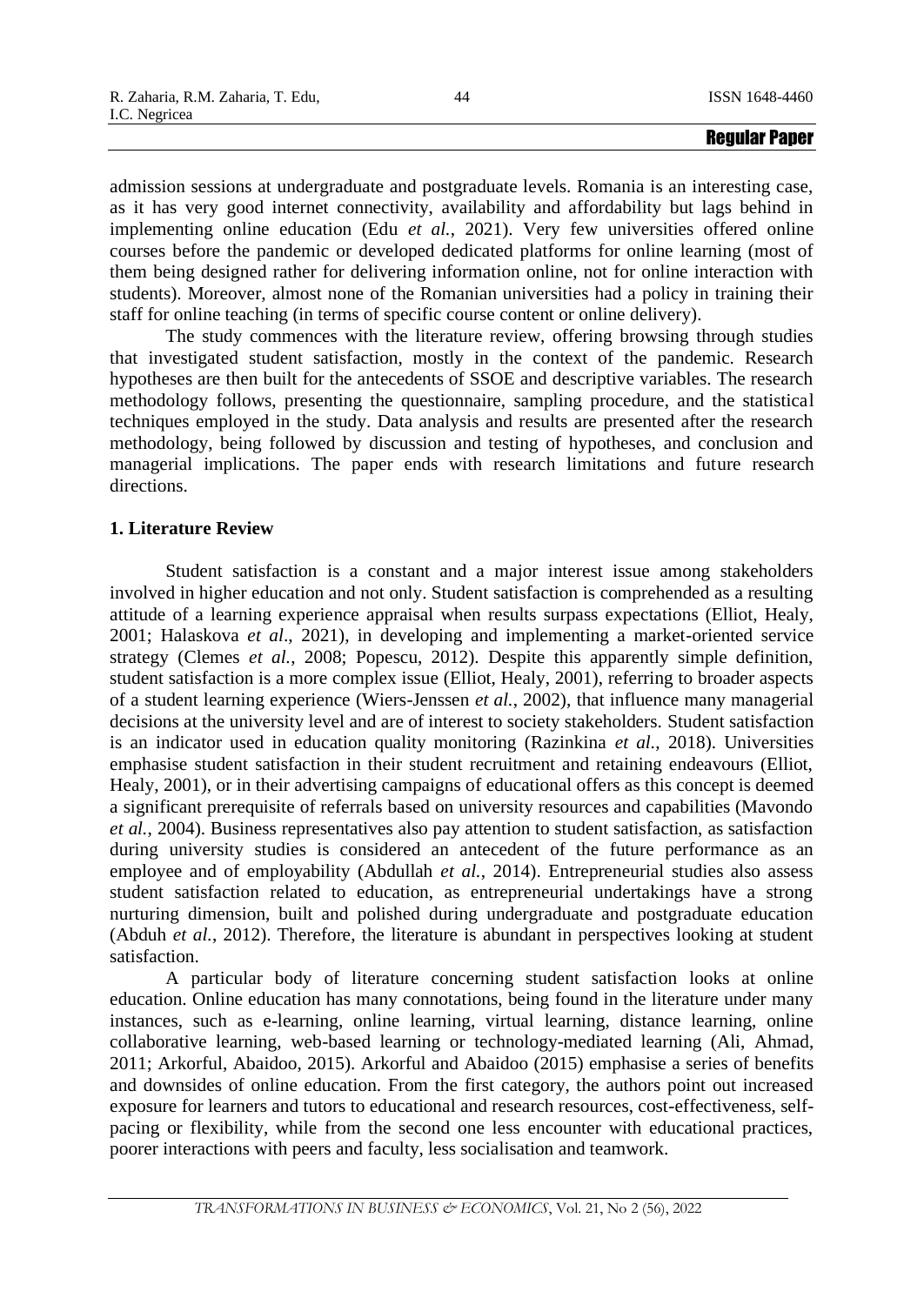As HE institutions pay close attention to the development of online education, SSOE benefits of similar consideration. SSOE should be analysed on an ongoing basis, as the online perspective is spreading out across universities and more and more HEs develop online programmes. According to Gallogly (2005) and Khiat (2013), understanding SSOE can enhance the ability of universities to make informed decisions about improving distance learning programmes. Understanding satisfaction is important as it provides a starting point in improving student learning. SSOE influences student retention (Cole *et al.*, 2014), with direct consequences on institutional revenues, and management plans to develop better practices in improving educational outcomes and e-learning performance (Raspopovic, Jankulovic, 2017).

SSOE gained a new perspective during the COVID-19 pandemic lockdown, as online education was not anymore an alternative, but the only possible educational option with approximately 75 countries communicating about closing the face-to-face schooling at all levels and switching to the online format through the use of online communication platforms (Chen *et al.*, 2020; Muthuprasad *et al.*, 2021). Moreover, according to Abbasi *et al.* (2020), when the pandemic started, online education was in the very early stages of implementation in many countries and neither students, professors, nor university managers were familiar with interaction platforms, online educational processes, or syllabus tailoring.

Additionally, the discrepancies in technology advancement between countries or within a specific country, assessed based on Internet infrastructure and population endowment with equipment to connect to the Internet had a significant impact on the degree of easiness for students, academic and non-academic staff to adapt to online education (Adnan, Anwar, 2020; Chen *et al.*, 2020; Dinh, Nguyen, 2020; Salto, 2020). Thus, technology is absolutely necessary to be considered when attempting to comprehend SSOE in the context of the COVID-19 pandemic.

Besides technological obstacles, deficiencies in faculty training for online teaching, lack of faculty support, untailored syllabus, difficulties in facilitating interactions between students and between staff and students, and even students' lack of interest or hesitation in exploring and engaging in the online educational environment, represented prerequisites for student dissatisfaction or anxiety related to the online mode (ILO, 2020; Khan, Abdullah, 2019). In the studies of Adnan and Anwar (2020), and Baber (2020) these aspects were explored as antecedents of learning outcomes and satisfaction. Hence, such factors can render a clear understanding of SSOE in the context of the COVID-19 pandemic.

The Romanian reality regarding SSOE is even more interesting and worthy to investigate. Romania has one of the fastest speeds of internet connection and one of the lowest costs of internet connectivity in Europe and not only (European Commission, 2020). Despite these endowments, online education is still in its infancy. In 2020, when the educational system was forced to switch to the online mode, a small number of Romanian universities had the technology and expertise to deliver online education, while the syllabus was not tailored for online teaching (Edelhauser, Lupu-Dima, 2020). Thus, the Romanian universities were forced to improvise swiftly.

Considering these realities, and developing on the recommendation of Pasion *et al.* (2020) to employ larger samples when attempting to comprehend educational perspectives during the COVID-19 pandemic, this research aims to investigate the antecedents of SSOE in the Romanian tertiary educational system during the COVID-19 pandemic by proposing and testing a model to assess their different weights in explaining SSOE. Additionally, this study gathers descriptive variables used in previous studies on education in the context of the COVID-19 pandemic (Abbasi *et al.*, 2020; Baber, 2020; Kapasia *et al.*, 2020; Qazi *et al.*,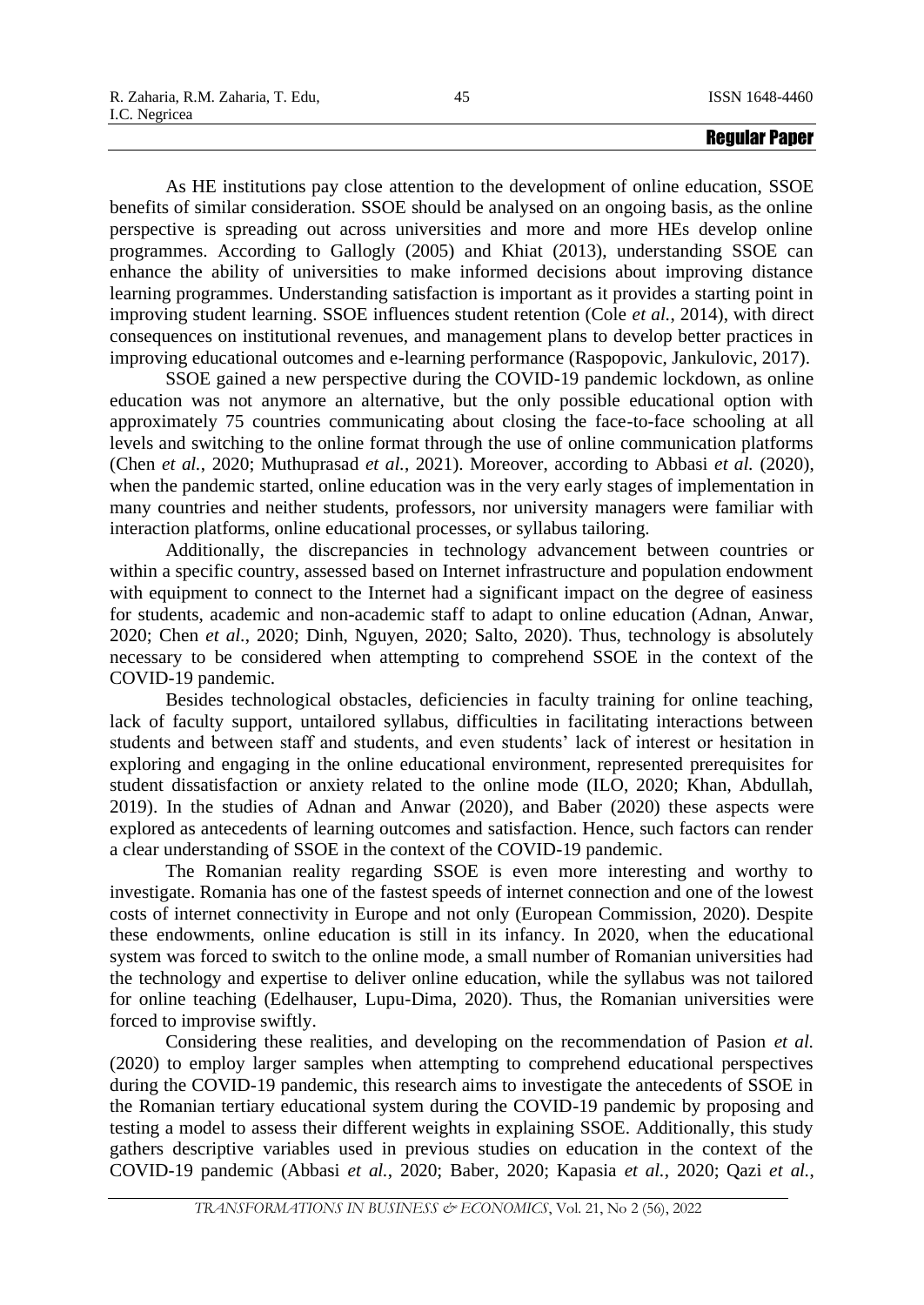2020) to use them as explaining variables of SSOE. All in all, this study will develop the literature from empirical and methodological perspectives.

# **2. Research Hypotheses**

The online education literature prior to the COVID-19 pandemic displays an abundance of factors pertaining to process providers and receivers (Ali, Ahmad, 2011; Bolliger, Martindale, 2004; Cole *et al.*, 2014; Eom *et al.*, 2006; Kuo *et al.*, 2013; Mason, Weller, 2000), representing potential influencers of SSOE. These factors can be grouped into six categories (academic staff support, administrative staff support, syllabus structure, interactivity, student self-reliance and technology). Some of these factors were also used in studies performed during the COVID-19 pandemic focusing on e-learning student perceptions, learning effectiveness, outcomes or satisfaction, online education problems and solutions, transition to online education, or the impact of the pandemic on education (Abbasi *et al.*, 2020; Adnan, Anwar, 2020; Almusharraf, Khahro, 2020; Baber, 2020; Edu *et al.*, 2021; ILO, 2020; Pasion *et al.*, 2020).

The first two groups of factors considered by this study are *academic staff support and administrative staff support.* Online education embeds various skills, from pedagogical ones to online design and technological skills, specific to the online mode communication abilities. Therefore, factors such as academic staff support and administrative staff support are mentioned in many studies. In their study conducted on 245 students on key factors for determining SSOE, Ali and Ahmad (2011) underlined the importance of instructors' performance for increasing students' satisfaction. In studies performed during the COVID-19 pandemic (ILO, 2020; Kuo *et al.*, 2013) skills of academics and technical assistance provided during online classes had a direct impact on SSOE. In a survey on 283 students in Saudi Arabia, academic and administrative staff support were positively correlated with a high level of student satisfaction (Almusharraf, Khahro, 2020). Therefore, this study assumes that support received from academic and administrative staff is of high importance in building SSOE. As Romanian universities do not have a tradition in delivering online courses and Romanian students were not familiar with online education before the pandemic, the first two hypotheses for this research are:

# *H1. The academic staff support has a direct relationship with SSOE H2. The administrative staff support has a direct relationship with SSOE*

The third group of SSOE influencers gathered from the literature is represented by *syllabus structure.* Deciding what content to deliver for online education is extremely important. Syllabus structure includes course objectives (specified in the course syllabus, and referring mostly to topics to be learned, the workload in completing assignments, class participation expectations specific to online education) and course infrastructures, such as a website or course delivery system (Freeze *et al*., 2010). Improper syllabus structure, lack of customisation and poor adaptation of course content specific to the new mode of teaching negatively influenced SSOE, as many studies demonstrated (Abbasi *et al.*, 2020; Adnan, Anwar, 2020; Almusharraf, Khahro, 2020; Baber, 2020; ILO, 2020). Developing on the extant literature, the present study presumes that syllabus structure can influence SSOE, hence, the third hypothesis is:

*H3. The syllabus structure has a direct relationship with SSOE*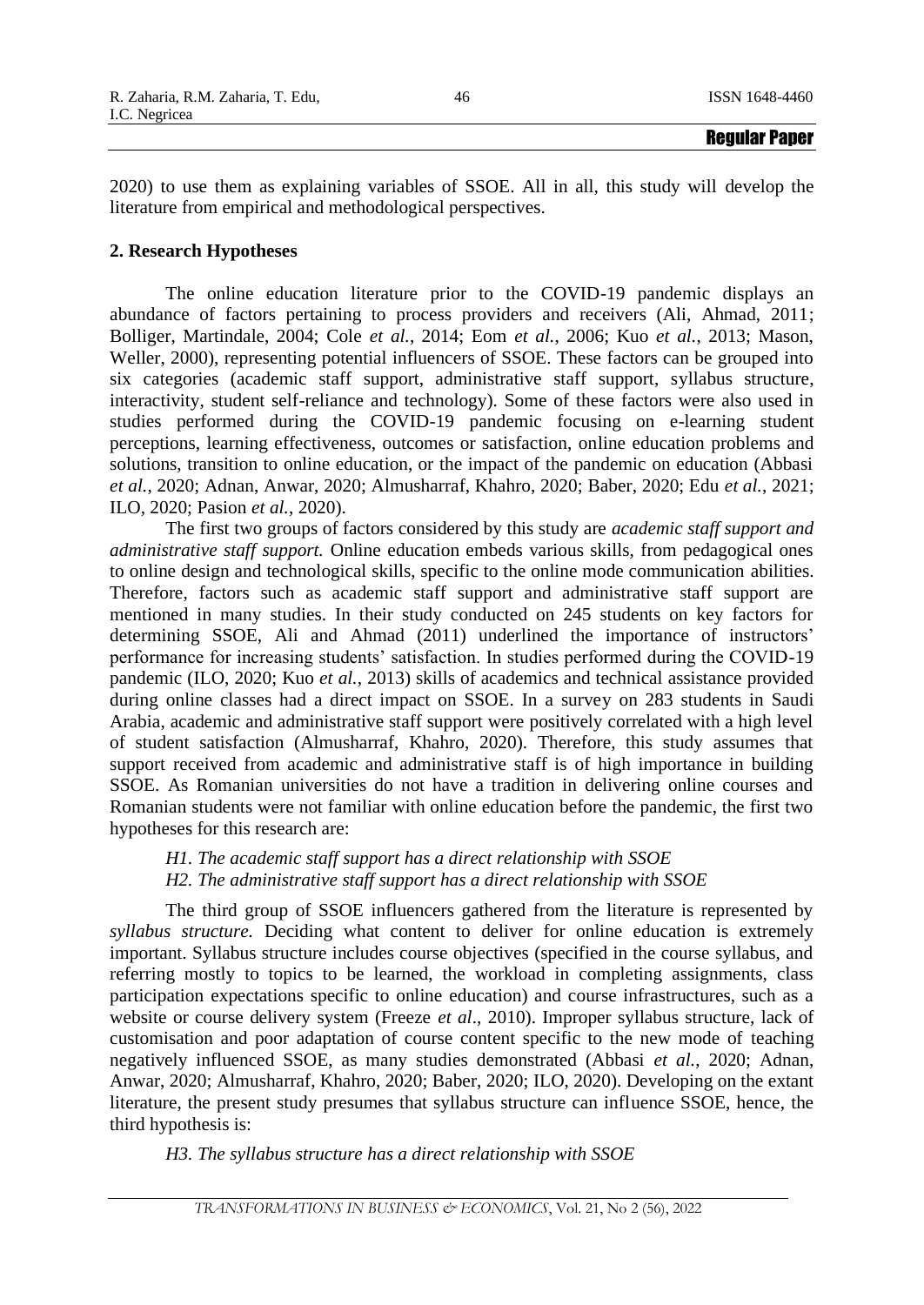*Interactivity* arose as a major concern when discussing online education. *Interactivity* comprises a broad group of factors, including interaction and engagement (Abbasi *et al.*, 2020; Pasion *et al.*, 2020). Swan (2001) points out that interaction is a crucial factor, analysed by almost all studies concentrated on SSOE. According to Anderson (2003), high levels of interactivity lead to a more satisfying educational experience. A number of studies discussed the importance of interactivity during the pandemic lockdown, not only in determining SSOE, but also in assessing the perception of e-learning, quality of learning, student mental health status, or measuring the impact of the pandemic (Abbasi *et al.*, 2020; Baber, 2020; Elmer *et al.*, 2020; Hamdan *et al.*, 2021; Pasion *et al.*, 2020). Hamdan *et al.* (2021), in a study conducted on 702 undergraduate students from Jordanian universities, identified that among the most significant predictors for student satisfaction were interaction (with peers and staff) and self-internet efficacy. Abbasi *et al.* (2020) determined that more than 80% of the surveyed students perceived student-faculty interaction as being limited. Baber (2020) uncovered that interaction had a direct positive influence on learning outcomes which had a further direct positive influence on satisfaction. Elmer *et al.* (2020) demonstrated that lack of interaction was one of the reasons for the depreciation of students' mental health. Pasion *et al.* (2020) revealed that students that were forced to switch to online education maintained their attention and perseverance in handling their tasks but they did not maintain their involvement (engagement) at the same level. Considering this variety of perspectives, this research considers interactivity to be a potential key influencer of SSOE, therefore, the fourth hypothesis for this study is:

# *H4. Lack of interactivity with other students and academics has an inverse relationship with SSOE*

The extant literature also mentions *technology* as another important factor influencing SSOE. Technology is essential in online education and a sine qua non-condition for universities to deliver the educational services online, and the means necessary for learners to receive the services. Studies like those of Bolliger and Martindale (2004) and Eom *et al.* (2006) pointed out technology amongst the factors affecting student satisfaction. Mostly, during the lockdown period in 2020, the access to technology (in terms of connectivity, devices and affordability) determined to a great extension the satisfaction perceived by students (Chen *et al.*, 2020; Dinh, Nguyen, 2020). Adnan and Anwar (2020), in a study conducted on 126 students from Pakistan, discovered that 51.6% of the investigated students considered that internet coverage availability and reception constituted the major problem behind the limited internet access, and 11.1% considered internet services being very expensive for regular online connectivity. Therefore, the next hypothesis for this research is:

# *H5. Technological factors (internet connectivity and availability) have a direct relationship with SSOE*

*Student self-reliance* is the sixth category of influencers delineated from the literature. This category refers to those factors related to the student's capacity of being accustomed to online education, or to *internet self-efficacy* (Kuo *et al.*, 2013), as satisfaction is higher for students used with online education than for students less accustomed to online education (Qazi *et al.*, 2020). Lack of self-reliance in using technology may decrease SSOE and lower students' performance (Kuo *et al.*, 2013). Students, although they are technologically savvy when it comes to social media, still lack skills in using technology for educational endeavours and in managing time in the online mode (Blanco *et al.*, 2020; Müller *et al.*, 2021). This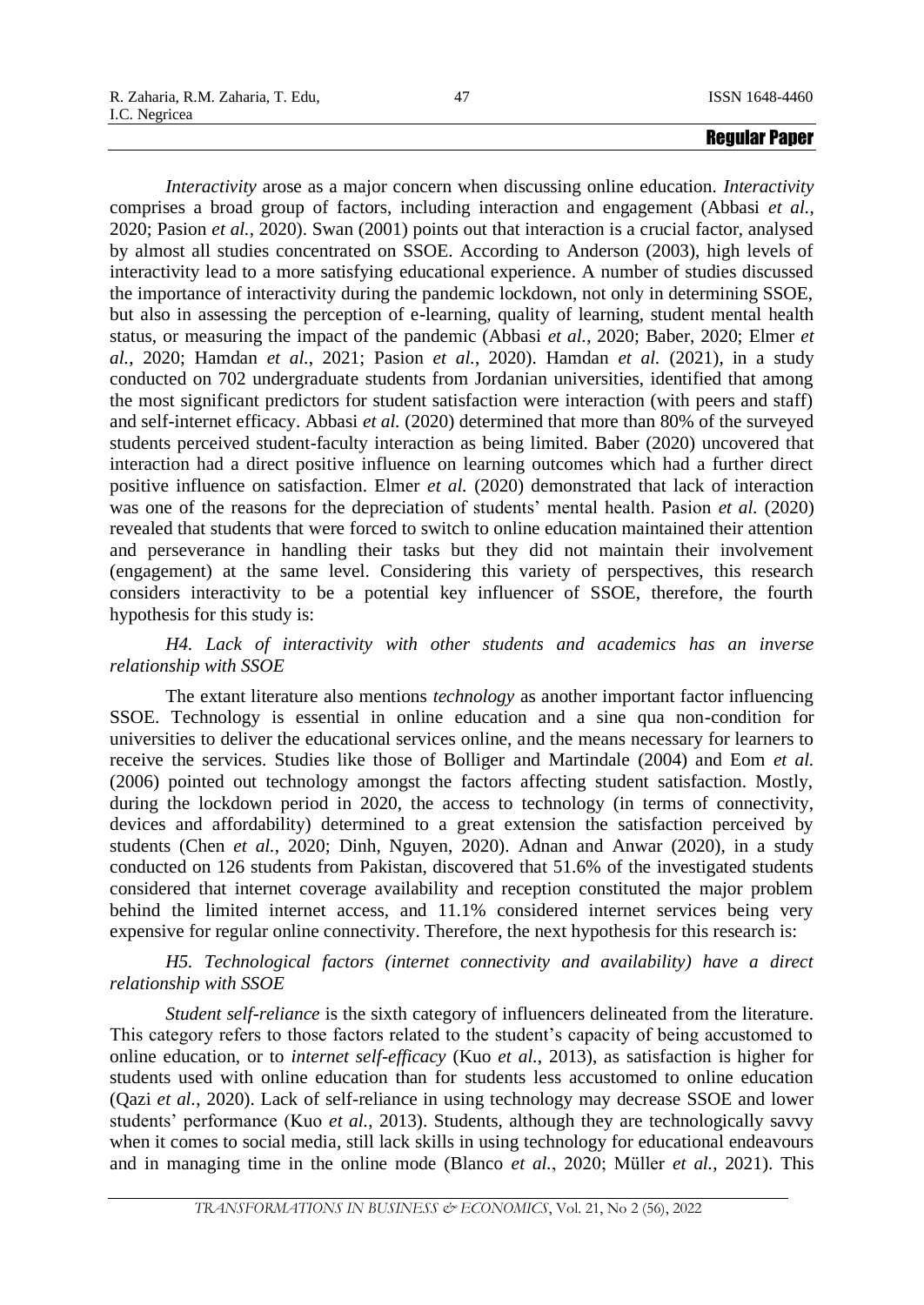|                                   |    | <b>Regular Paper</b> |
|-----------------------------------|----|----------------------|
| I.C. Negricea                     |    |                      |
| R. Zaharia, R.M. Zaharia, T. Edu, | 48 | ISSN 1648-4460       |

research assumes that student self-reliance has an important influence on SSOE. Hence, the next hypothesis of this research is:

### *H6. Lack of self-reliance displayed by students has an inverse relationship with SSOE*

Research hypotheses on descriptive variables

Together with the aim to identify factors influencing SSOE during the COVID-19 pandemic, this research proposes to expand the literature on this topic by employing descriptive variables in the explanatory model and, thus, delivering additional empirical evidence for a better understanding of this concept. Building on previous works (Abbasi *et al.*, 2020; Baber, 2020; Kapasia *et al.*, 2020; Qazi *et al.*, 2020), 5 descriptive variables were selected to be included and tested.

# *Online platform used by the university*

In the context of the COVID-19 pandemic, upon the transition to online education, IT platforms became the classrooms, actually the only possible means to provide educational services. Abbasi *et al.* (2020) recommended that in the COVID-19-context, universities should focus on the administrative part in order to provide adequate educational services. Qazi *et al.* (2020) attempted to explain satisfaction based on a model including examples of online platforms. Therefore, the present research assumes that online platform is the focal point in online learning and proposes the following hypothesis to be tested:

*H7. University online platform functionality directly influences SSOE*

### *Online class attendance*

The online education literature in general, and that on the impact of COVID-19 on education in particular, prompts demographic and behavioural variables, but in almost all situations such variables are used to describe the surveyed sample.

In the pandemic, the interaction between instructors and students being almost exclusively online in many universities around the world rendered class attendance an essential source of information, communication and feedback. If before the pandemic, time spent online and class attendance were investigated separately, with research showing no correlation between satisfaction and attendance (Moore, Quintanilla, 2013), during COVID-19, studies started to combine these factors and analyse them together (Kapasia *et al.*, 2020). Divergent results are displayed in the literature. The study of Basuony *et al.* (2021), conducted on 280 undergraduate students in business schools in Cairo, Egypt, rejected the hypothesis of a significant positive relationship between class participation and student satisfaction with online learning during the pandemic. On the opposite side, the study conducted by Rakhmanov and Ulasbekov (2021) concluded that online lecture attendance was among the effective factors influencing personal development and student satisfaction. This research presumes that online class attendance positively impacts student satisfaction, thus, the following hypothesis is presumed:

*H8. Students attending more classes are more inclined to be satisfied with online education (SSOE)*

# *Gender*

Gender is one demographic variable employed in online education studies (Ali, Ahmad, 2011; Bolliger, Martindale, 2004; Eom *et al.*, 2006). When used as an explanatory variable, Kuo *et al.* (2013) uncovered that women students were more interactive than men in a learner-learner perspective. Gender was also used in studies centred on the impact of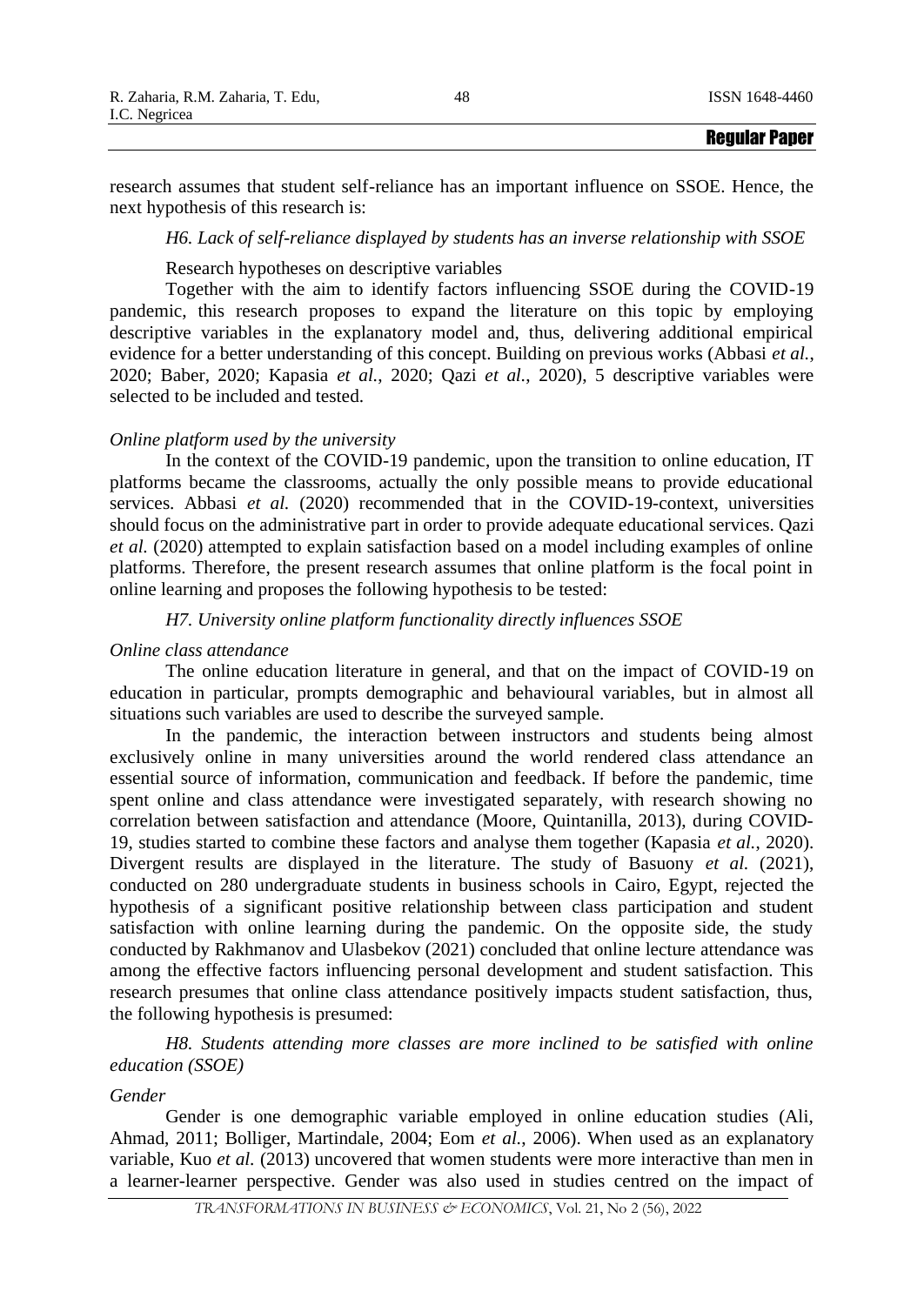COVID-19 on education but, especially, to describe the sample (Abbasi *et al.*, 2020; Baber, 2020; Kapasia *et al.*, 2020). However, analysing the influence of gender, Qazi *et al.* (2020) did not find any differences between men and women on online education satisfaction. Considering these perspectives, the present research aims to test whether gender has an impact on student satisfaction. Therefore, the next hypothesis is presented:

*H9. Women are more likely to be satisfied with online education (SSOE) than men*

# *Enrolment level*

Student academic enrolment level was adopted in previous studies on online education, especially related to the sample structure (Ali, Ahmad, 2011; Eom *et al.*, 2006). However, when integrated as an independent variable, Kuo *et al.* (2013) uncovered that graduate students were more interactive with their peers compared to the undergraduates. In the COVID-19-context education, Kapasia *et al.* (2020) employed academic level to describe the sample size, while Qazi *et al.* (2020) as an independent factor, uncovering no significant differences between undergraduate and postgraduate students on online education satisfaction. Thus, this study assumes that there are differences between undergraduate and postgraduate students when it comes to online education satisfaction, and, hence, proposes to test the following hypothesis:

*H10. Postgraduate students are more likely to be satisfied with online education (SSOE) than undergraduates*

# *Place of residence*

Place of residence was used in previous studies on education in the context of COVID-19 to describe the sample, Kapasia *et al.* (2020), analysed both residential area and residence during the lockdown, or to explain satisfaction, Qazi *et al.* (2020) established that urban residents were more satisfied than rural residents in the case of two countries. This paper presumes that place of residence in the context of online education impacts student satisfaction, and, thus, the following hypothesis is extended:

*H11. Students living in urban areas during online classes are more inclined to be satisfied with online education (SSOE) than those living in rural areas*



*Source:* authors' own compilation from the literature.

#### *Figure 1.* **Research Model of Student Satisfaction with Online Education (SSOE)**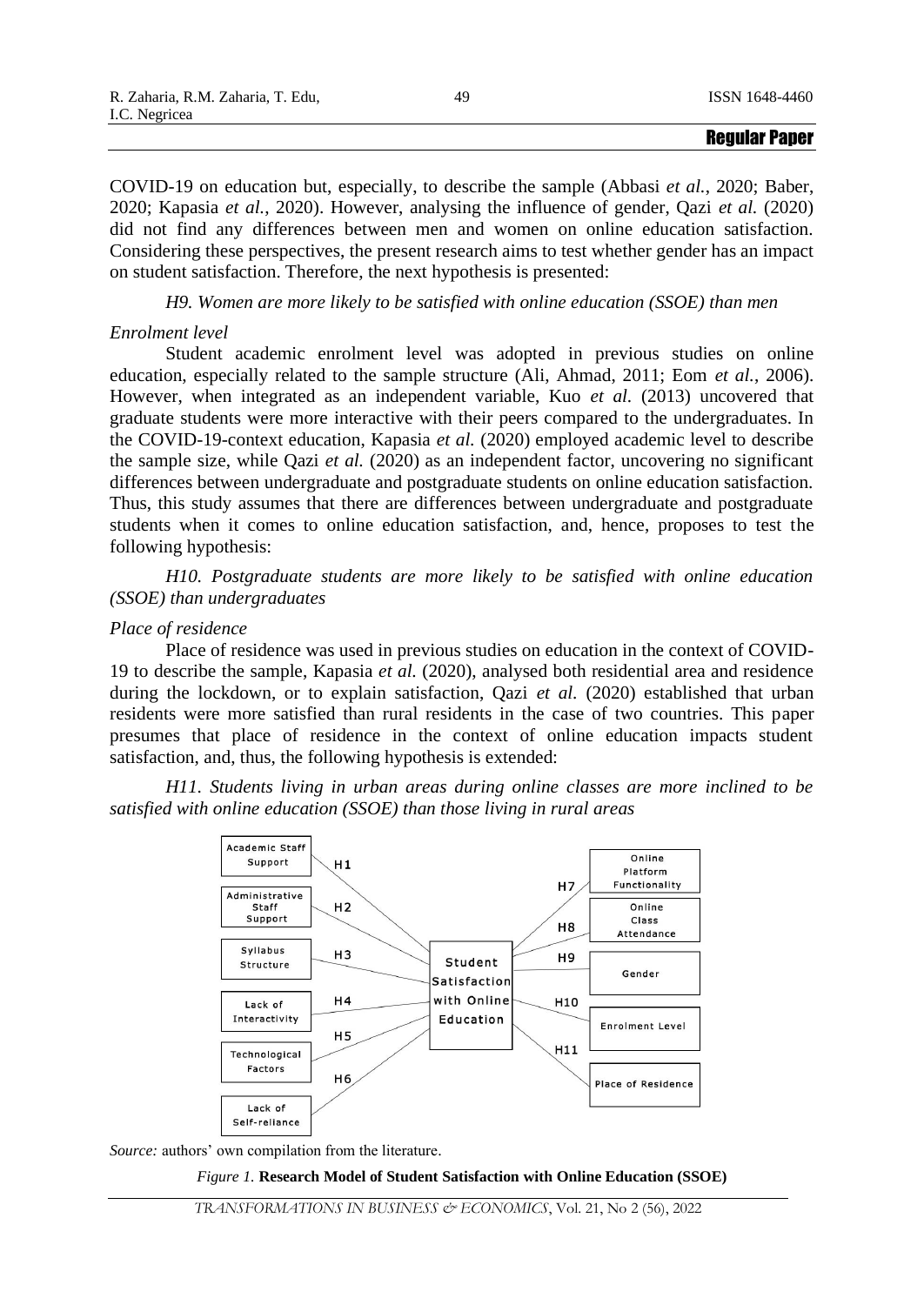Summing up, this study considers online education constructs in higher education in the context of the COVID-19 pandemic, with an impact on SSOE. The functionality of the online platform/s used by the university as well as online class attendance was considered to be insightful in understanding SSOE. Additionally, gender, enrolment level, and place of residence were selected to build and test a comprehensive model (*Figure 1*).

# **3. Research Methodology**

This study entailed using an online questionnaire, and convenience sampling (Baber, 2020; Basuony *et al.*, 2021). Business students registered at undergraduate and postgraduate programmes offered by Romanian universities were encouraged to complete the questionnaire between October  $1<sup>st</sup>$  and  $31<sup>st</sup>$ , the respective month being the first one of the academic year 2020–2021, at the time students have already had an experience with online education from the previous academic year, covering almost one semester of online teaching, one examination session, one graduation session, one resit session and two admission sessions at undergraduate and postgraduate levels. By questioning students about their satisfaction with online education after one semester of experience in the online mode, the study wanted to eliminate, as much as possible, the shocks provoked by the sudden transition to online education and to retain the most persistent influencing factors that remained after this experience. A hierarchy of the influencing factors of SSOE can be more reliable for decisionmaking and further analyses.

23 (5-level) Likert scales were used to gather data (extending from very good/highly confident to very bad/highly unsure), the items being drawn or derived from the literature (Almusharraf, Khahro, 2020; Basuony *et al.*, 2020; Edu *et al.*, 2021; Kuo *et al.*, 2013). Moreover, categorical scales were employed to assess online platform functionality (inadequately/adequately most of the time/exceptionally well) and online class attendance (25% or less/50% or more/100%), drawing from the research of Baber (2020), and Qazi *et al.* (2020), and demographics ((gender (man/woman), enrolment level (undergraduate/postgraduate) and place of residence (urban/rural)), developing on Qazi *et al.*'s work (2020). SSOE was evaluated based on a categorical scale (satisfied versus dissatisfied).

The questionnaire was tested prior to being uploaded online on a sample of 10 students (Parahoo *et al.*, 2016), enrolled in undergraduate (5 students) and postgraduate (5 students) programmes. Based on the feedback, 5 Likert scales were amended.

Exploratory Factor Analysis was used to group into factors the items pertaining to the educational process identified in the literature, and, logistic regression to assess the impact of the identified factors, together with online platform functionality, online class attendance, and gender, enrolment level and place of residence on SSOE.

# **4. Data Analysis and Results**

492 students registered in undergraduate and postgraduate business programmes completed the questionnaire. Once the screening process was finalised, 446 valid questionnaires were retained for analysis. The sample size exceeds the sample sizes used in similar studies (Almusharraf, Khahro, 2020; Baber, 2020; Basuony *et al.*, 2021; Qazi *et al.*, 2020).

The descriptive statistics are displayed in *Table 1*.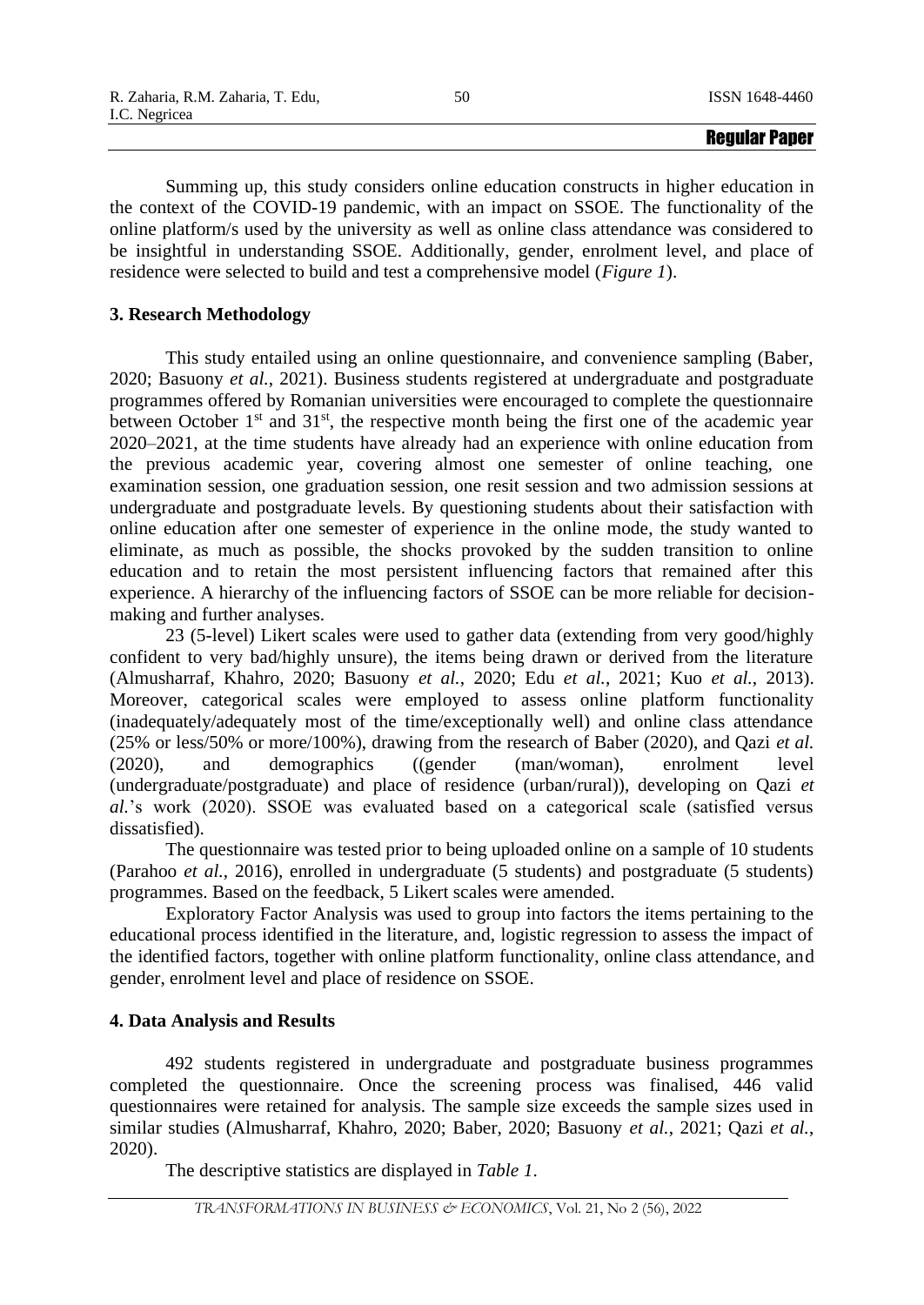| Variable                      | Value | Percent |
|-------------------------------|-------|---------|
| Gender                        |       |         |
| Men                           | 108   | 24.22   |
| Women                         | 338   | 75.78   |
| Enrolment level               |       |         |
| Undergraduate                 | 343   | 76.91   |
| Postgraduate                  | 103   | 23.09   |
| Place of residence            |       |         |
| Urban                         | 350   | 78.48   |
| Rural                         | 96    | 21.52   |
| Online class attendance       |       |         |
| 25% or less                   | 15    | 3.36    |
| 50% or more                   | 152   | 34.08   |
| 100%                          | 279   | 62.56   |
| Online platform functionality |       |         |
| Inadequately                  | 27    | 6.05    |
| Adequately most of the time   | 232   | 52.02   |
| Exceptionally well            | 187   | 41.93   |

#### **Table 1. Descriptive statistics**

*Source:* own calculations.

# **Table 2. Exploratory Factor Analysis of educational process items**

| <b>Rotated Factor Matrix<sup>a</sup></b>                                          |                |      |      |      |  |  |
|-----------------------------------------------------------------------------------|----------------|------|------|------|--|--|
|                                                                                   | Factor         |      |      |      |  |  |
|                                                                                   | F <sub>1</sub> | F2   | F3   | F4   |  |  |
| Population endowment with communication devices                                   |                |      |      |      |  |  |
| Internet connectivity problems during online classes                              |                |      |      |      |  |  |
| Online interactivity between students                                             |                |      | .650 |      |  |  |
| Online interactivity of students with subjects/topics                             |                |      | .645 |      |  |  |
| Student self-reliance in familiarising with online classes                        |                |      |      | .742 |  |  |
| Student self-reliance in using online education applications (apps)               |                |      |      | .753 |  |  |
| Missing interactivity with peers                                                  |                |      | .616 |      |  |  |
| Missing interactivity with academics/faculty                                      |                |      | .758 |      |  |  |
| Online education support received from the university's non-academic staff        | .627           |      |      |      |  |  |
| Academic staff- online education conduct/work                                     | .794           |      |      |      |  |  |
| Academic staff-compassion/tolerance during online teaching                        | .775           |      |      |      |  |  |
| Academic staff- performance during evaluations                                    | .719           |      |      |      |  |  |
| Academic staff-digital proficiency                                                | .708           |      |      |      |  |  |
| Academic staff- proficiency to adapt the syllabus to online teaching              | .639           |      |      |      |  |  |
| Academic staff-readiness to reply to student questions                            | .718           |      |      |      |  |  |
| Online class attendance by students with video and audio devices                  |                |      |      |      |  |  |
| Online teamwork for tasks                                                         |                |      |      |      |  |  |
| Online teaching material made available                                           |                | .552 |      |      |  |  |
| Student self-reliance regarding online evaluations                                |                |      |      | .473 |  |  |
| Online syllabus accuracy and suitability                                          |                | .800 |      |      |  |  |
| Online syllabus adequacy                                                          |                | .783 |      |      |  |  |
| Online syllabus organisation                                                      |                | .707 |      |      |  |  |
| Availability and provision of good quality Internet services for online education |                |      | .451 |      |  |  |

*Notes:* Extraction Method: Principal Axis Factoring; Rotation Method: Varimax with Kaiser Normalization; <sup>a</sup>Rotation converged in 7 iterations. Note B: Kaiser-Meyer-Olkin Measure of Sampling Adequacy: 0.887; Bartlett's Test of Sphericity- Sig.: 0.00. Cronbach Alpha: >0.70 for all factors and between factors.

*Source:* own calculations.

The topics uncovered in the literature were expressed through 23 items and analysed by using Exploratory Factor Analysis (EFA) based on Principal Axis Factoring extraction,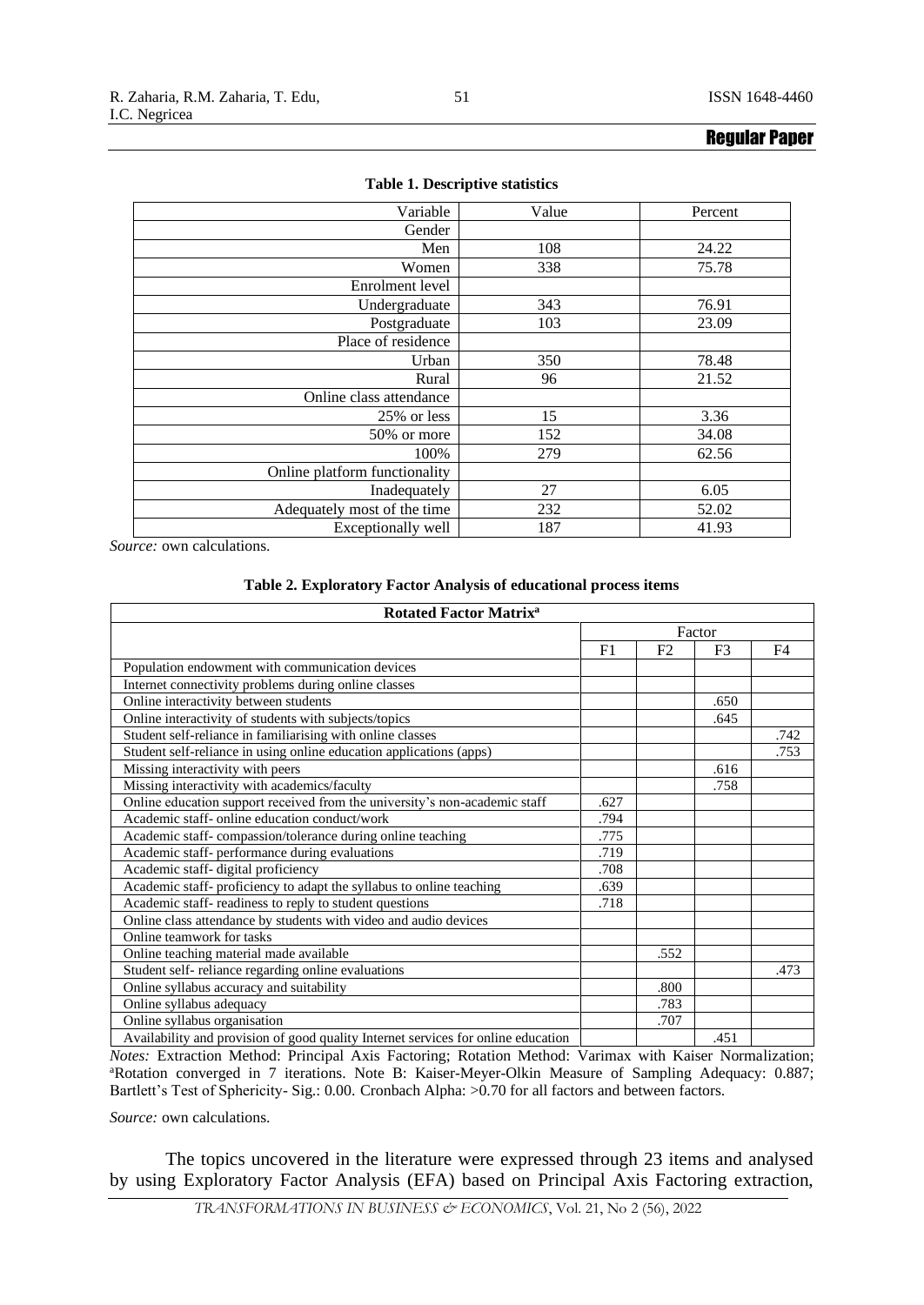and Varimax rotation. In the EFA, factor loadings of minimum 0.40, Eigenvalues above 1 and a Scree plot (Field, 2009) were employed, while for scale reliability a Cronbach Alpha value higher than 0.7 (Nunnally, 1978) was used. Thus, 4 items were discarded as they did not build into a factor, while the remaining 19 were built into 4 factors comprising at least three items per each (Henson, Roberts, 2006) (*Table 2*). The factors were named: F1 (Assistance from academic and non-academic staff), F2 (Syllabus structure), F3 (Lack of intercommunication), and F4 (Lack of student self-reliance). As it can be observed, the items for academic staff support and administrative staff support combined into one factor, F1, while one item measuring technology was attached to the items measuring interactivity, rendering one factor, F3.

The factors are displayed in *Table 2*.

| Variables in the Equation             |          |      |        |    |      |        |             |        |
|---------------------------------------|----------|------|--------|----|------|--------|-------------|--------|
|                                       |          |      |        |    |      |        | 95% C.I.for |        |
|                                       | B        | S.E. | Wald   | df | Sig. | Exp(B) | EXP(B)      |        |
|                                       |          |      |        |    |      |        | Lower       | Upper  |
| F1 (Assistance from academic and non- | 1.173    | .193 | 36.855 |    | .000 | 3.233  | 2.213       | 4.722  |
| academic staff)                       |          |      |        |    |      |        |             |        |
| F <sub>2</sub> (Syllabus structure)   | 1.091    | .170 | 40.987 |    | .000 | 2.977  | 2.132       | 4.158  |
| F3 (Lack of intercommunication)       | $-1.652$ | .237 | 48.488 |    | .000 | .192   | .120        | .305   |
| F4 (Lack of student self-reliance)    | $-.897$  | .179 | 25.024 |    | .000 | .408   | .287        | .579   |
| Online platform functionality         |          |      | 11.487 | 2  | .003 |        |             |        |
| ( <i>Inadequately</i> )               |          |      |        |    |      |        |             |        |
| Adequately most of the time           | .167     | .506 | .109   |    | .742 | 1.182  | .438        | 3.188  |
| <i>Exceptionally well</i>             | 1.296    | .573 | 5.109  |    | .024 | 3.653  | 1.188       | 11.234 |
| Online class attendance (25% or less) |          |      | 9.541  | 2  | .008 |        |             |        |
| 50% or more                           | .440     | .531 | .686   |    | .408 | 1.552  | .548        | 4.396  |
| 100%                                  | 1.298    | .553 | 5.503  |    | .019 | 3.662  | 1.238       | 10.831 |

**Table 3. Logistic regression- student satisfaction with online education (SSOE) as dependent variable**

*Notes:* Hosmer and Lemeshow Test- non-significant value (p>0.05)-adequate level of data fitting; Chi-square = 300.167 (p<0.001); Nagelkerke R Square = 0.653; correctly classifying 83.9% of the cases; Logistic regression assumptions met (according to Haydam *et al*., 2017).

*Source:* own calculations.

The four factors delineated in the EFA, together with online platform functionality, online class attendance, gender, enrolment level and place of residence, were regressed against SSOE by employing logistic regression.

The most comprehensive model includes six significant variables (Wald tests,  $p<0.001$ ) for the first four variables, p<0.01 for the fifth and sixth variables) (*Table 3* and *Figure 2*), the impact of each variable on satisfaction with online education (SSOE) being explained based on the odds ratio.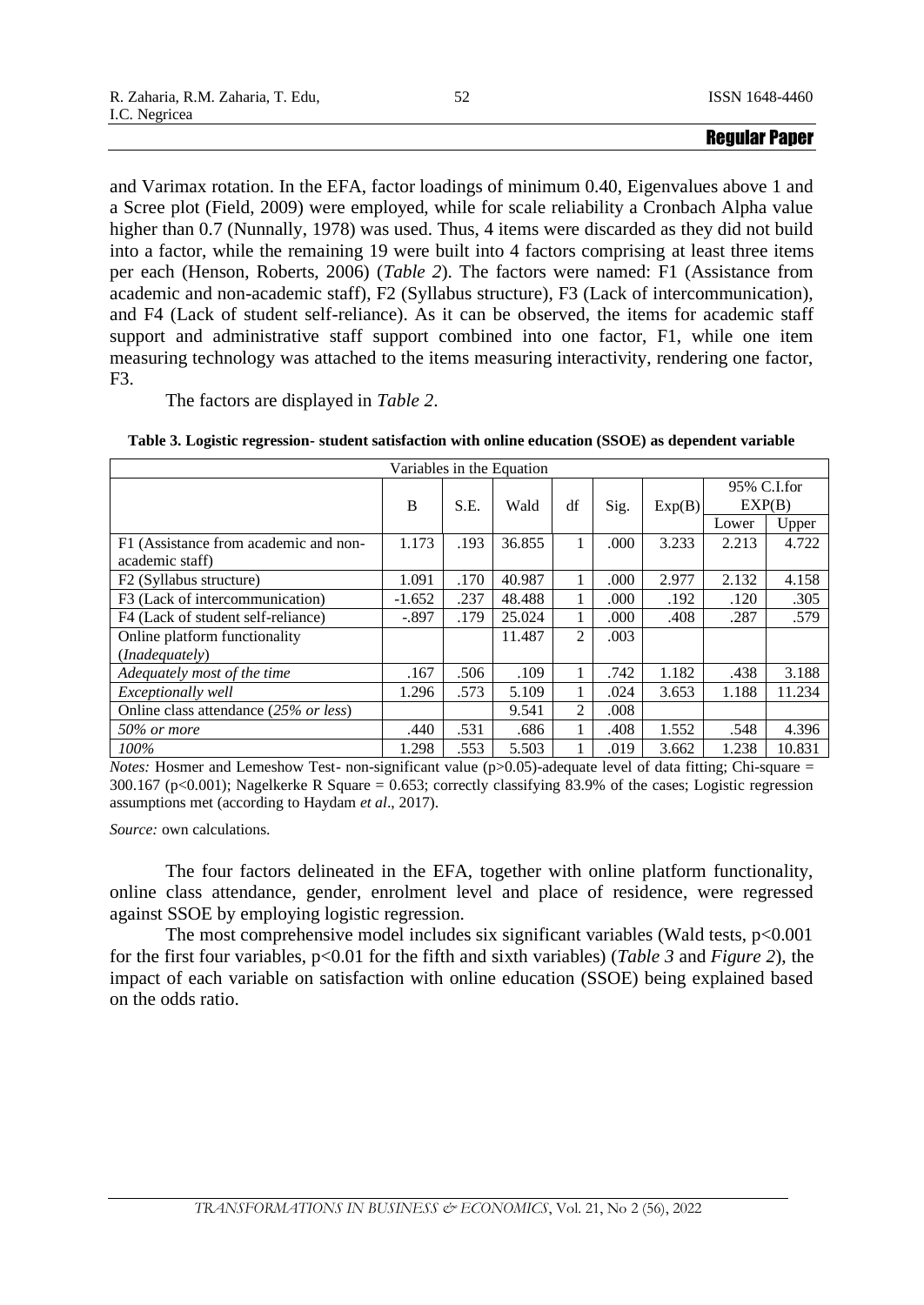



Regular Paper

*Notes:* \*p<0.05; \*\*p<0.01; \*\*\*p<0.001; ns- not significant.

*Source:* own research.

#### *Figure 2.* **Research Findings**

F1 (Assistance from academic and non-academic staff), with an odds ratio of 3.233, displays that an increase of one unit on the measurement scale of the predictor increases the odds of being satisfied with online education by a multiplicative factor of 3.233. F2 (Syllabus structure), with an odds ratio of 2.977, displays that an increase of one unit on the measurement scale of the predictor increases the odds of being satisfied with online education by a multiplicative factor of 2.977. F3 (Lack of intercommunication), with an odds ratio of 0.120, displays that a decrease of one unit on the measurement scale of the predictor increases the odds of being satisfied with online education by a multiplicative factor of 8.333. F4 (Lack of student self-reliance), with an odds ratio of 0.287, displays that a decrease of one unit on the measurement scale of the predictor increases the odds of being satisfied with online courses by a multiplicative factor of 3.484.

The variable *online platform functionality* (significant overall at  $p<0.01$ ), with an odds ratio of 3.653 ( $p<0.05$ ), displays that students considering that the platform worked exceptionally well were 3.653 times more inclined to be satisfied with online education than those considering that the platform worked inadequately.

The variable *online class attendance* (significant overall at  $p<0.01$ ), with an odds ratio of 3.662 ( $p<0.05$ ), shows that students who attended all online classes were 3.662 times more inclined to be satisfied with online education than those who attended 25% or less of the online classes.

### **5. Discussion and Testing of Hypotheses**

The EFA grouped the educational process items assessed in this study in four factors, two pertaining to school and two to students, the two factors focusing on students having a higher impact on SSOE. Hence, F3 (Lack of intercommunication) had the most significant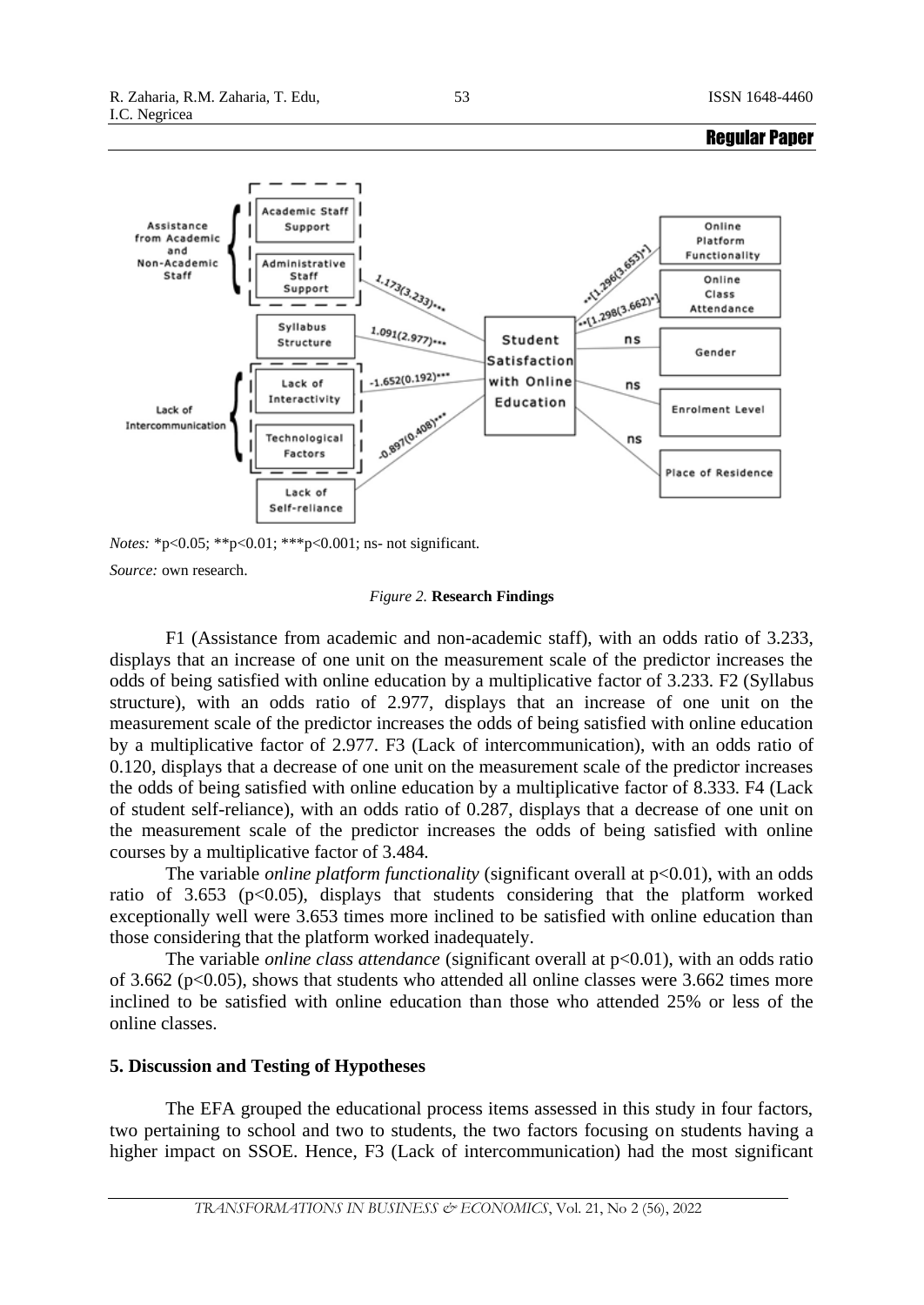impact on SSOE, followed by F4 (Lack of self-reliance), F1 (Assistance from academic and non-academic staff) and F2 (Syllabus structure).

The findings are discussed following the order of the research hypotheses.

F1 (Assistance from academic and non-academic staff) had a statistically significant direct impact on SSOE, hence, hypotheses H1 and H2 are supported. This study provides a different perspective through the merging of the academic and non-academic support types rendered by the factor reduction methodology. This view is more thorough and, probably, more adequate for online education as in many situations in which students seek support, the solutions and/or answers come from both faculty and administrative staff. The results are in sync with conclusions on the impact of academic and non-academic support on satisfaction prompted by studies performed prior to the COVID-19 pandemic (Ali, Ahmad, 2011; Bolliger, Martindale, 2004; Eom *et al.*, 2006) and during it (Almusharraf, Khahro, 2020; Baber, 2020; ILO, 2020). A possible explanation for the significant impact of this factor on SSOE could come from possible trade-offs made by students with other factors. For example, if the content of the syllabus is not clear enough, one student may still feel satisfied with online education if proper support is provided by faculty and administrative staff. Moreover, in the Romanian context, with exclusive online courses before the pandemic being almost inexistent, and students not being familiar with online teaching, the support offered by both academic and non-academic staff most certainly compensated for a lack of or poorly implemented elements specific to online education (such as online course dedicated platform, or specific content for online courses). Also, in the context of limited human interactivity, the assistance provided by instructors and administrative staff on different aspects, compensates, in part, for this lack of interactivity.

F2 (Syllabus structure) had a statistically significant direct impact on SSOE, thus, hypothesis H3 is supported. This finding is on the same length as the results recorded in studies completed before the pandemic (Cole *et al.*, 2014) and during the pandemic (Abbasi *et al.*, 2020; Adnan, Anwar, 2020; Baber, 2020; Basuony *et al.*, 2021; ILO, 2020). The syllabus is important and must be adapted to the specific context of education delivery. In the Romanian situation, syllabus content, course structure, teaching materials and the items grouped under this factor (see *Table 2*) were not specially designed for online delivery (Maier *et al.*, 2020), but 'ad hoc' adapted, by each academic, without organisational coordination. Some of the courses were easily transformed or adapted for the online mode, as their instructors were better skilled to change the syllabus and course content for online delivery. Other courses and teaching materials were kept unchanged to a significant extent, being merely conveyed online instead of face to face. It is, therefore, not surprising that this factor is the least important one in influencing SSOE and it can be assumed that a part of the dissatisfaction perceived because of the lack of adequacy of the online syllabus was compensated by the personal involvement of the academic staff, who struggled to provide additional support for students. The results prompt the necessity for an institution to adapt the syllabus to online education in order to deliver an effective educational process, to offer coordination and training for online course content creation and delivery and, as some studies suggest, with new instructional strategies in implementing online teaching in higher education (Mahmood, 2021) and reform of information-based education (Chen *et al.*, 2020).

F3 (Lack of intercommunication) had a statistically significant inverse impact on SSOE. The EFA coupled the items specific to the lack of interactivity and technology in one factor. Therefore, hypothesis H4 was supported, while hypothesis H5 was not supported. However, the results should be treated with caution as in the pandemic context, interactivity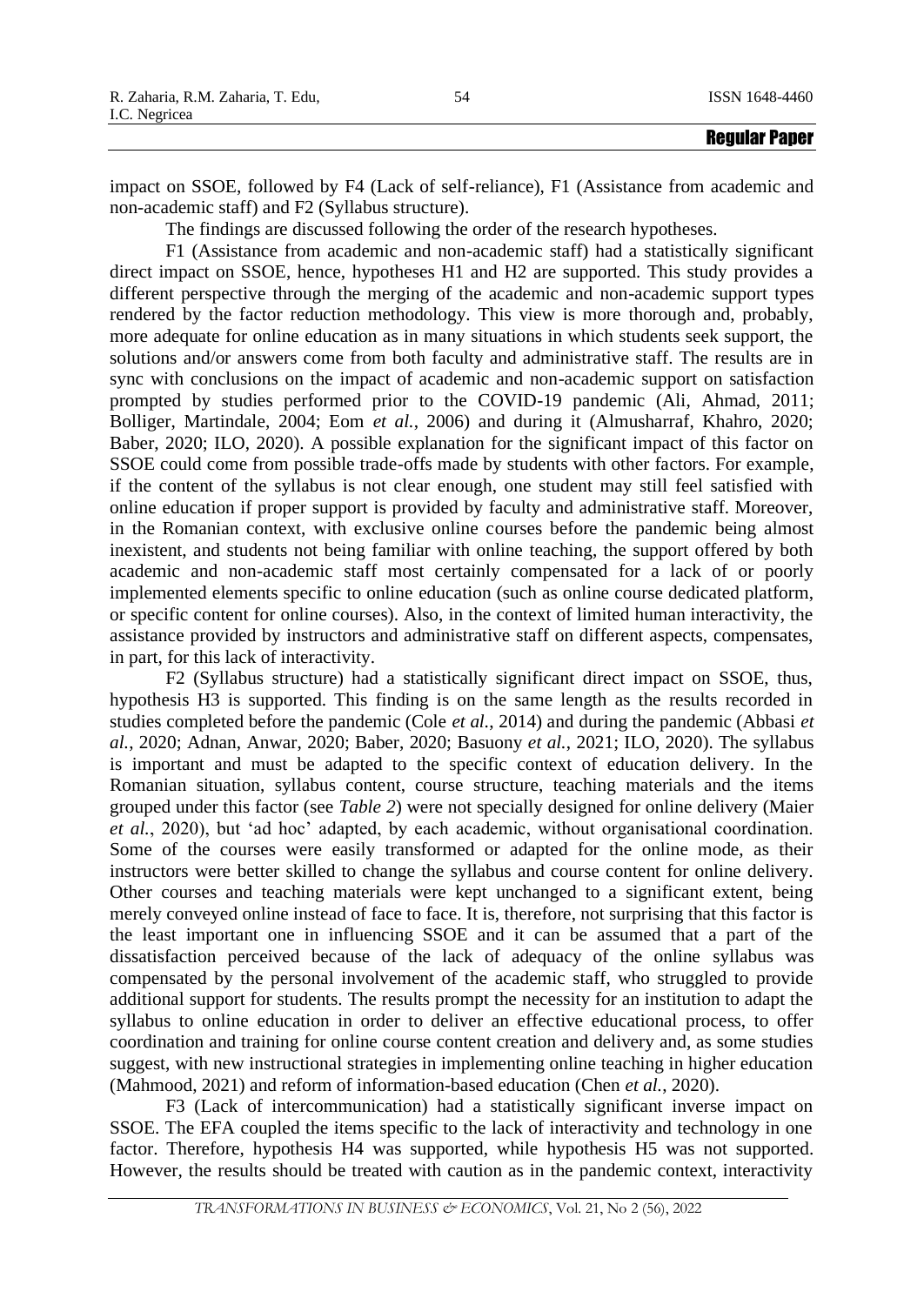was possible only through technology and therefore, technology is an inherent, sine qua non element of interaction. The findings are on the same length as those of Elmer *et al.*'s (2020), as these authors believe that the pandemic lead to heightened stress and anxiety, and loneliness. Student life means social interactions (McInnis 2004), too, which cannot be reduced just to online interaction. The outcomes of this study are obvious and in line with findings of other studies that demonstrated that technology was rather a hindrance in online education (Adnan, Anwar, 2020; Dinh, Nguyen, 2020). Despite the very good internet coverage and speed in Romania (Statista, 2020; European Commission, 2020), these technological endowments did not compensate for the sense of loneliness, anxiety, or frustration of being deprived of social networking, or boredom (Maqableh, Alia, 2021). F3 (Lack of intercommunication) is by far the most important factor influencing SSOE (almost 2.5 times stronger than the influence of F4 (Lack of student self-reliance). This strong influence can be explained, again, by the lack of tradition in online education in Romania (students being prepared, mentally and through training, for face-to-face interaction and not for online interaction), insufficient specific and specialised support for online education (most of the universities used free online platforms, like Zoom, Google meet or Teams, and those who had their own online platforms had significant difficulties in providing video and audio interaction) and by the low proportion of instructed personnel, capable to develop specific online activities to compensate for the lack of physical intercommunication.

F4 (Lack of self-reliance) had a statistically significant inverse impact on SSOE, hence hypothesis H6 is supported. This finding is in sync with conclusions of studies conducted before the pandemic (Kuo *et al.*, 2013), and those completed during the COVID-19 pandemic (Qazi *et al.*, 2020), as they emphasised that a lack of assurance related to technical skills might have a negative impact on SSOE. This factor is the second most important influencer of SSOE and this hierarchy is, in a way, a concerning result, although it is in line with the findings of other studies. The students participating in this study are digital natives (Kirschner, De Bruyckere, 2017) However, a study performed in 2020 in Romania (Maier *et al.*, 2020) on 206 university students revealed that approximately 70% of those questioned did not have any prior extensive experience in web-based learning, thus, pointing out a disturbing aspect. Schools, in general, and universities, in particular, should pay more attention to building true digital skills for students pertaining to information, communication, or problemsolving skills, as technology develops very rapidly and the labour market is requesting more and more personnel with digital skills. Digital literacy is a problem in Romania, being in dissonance with its very good position in internet connectivity and speed. According to Eurostat data (2021), in 2019 only 22% of the Romanian young people (ages 16 to 24) were endowed with above basic overall digital skills, representing the lowest score in the EU.

Online platform functionality had a statistically significant direct impact on SSOE, hence, hypothesis H7 is supported. When the platform worked exceptionally well, students were satisfied with the online educational process. This result is an expected one and is in line with the findings of Abbasi *et al.* (2020), Baber (2020) and Qazi *et al.* (2020).

Online class attendance had a statistically significant direct impact on SSOE, thus, hypothesis H8 is supported. This study is one of the few conducted during the COVID-19 pandemic in which attendance was used as an explanatory variable. This variable was used, for example, by Baber (2020) and Kapasia *et al.* (2020) in the form of the online learning experience as a descriptive variable for the employed sample, and by Rakhmanov and Ulasbekov (2021) to relate attendance to personal development and satisfaction. Students who attended all classes were more satisfied with online education than the rest. This perspective is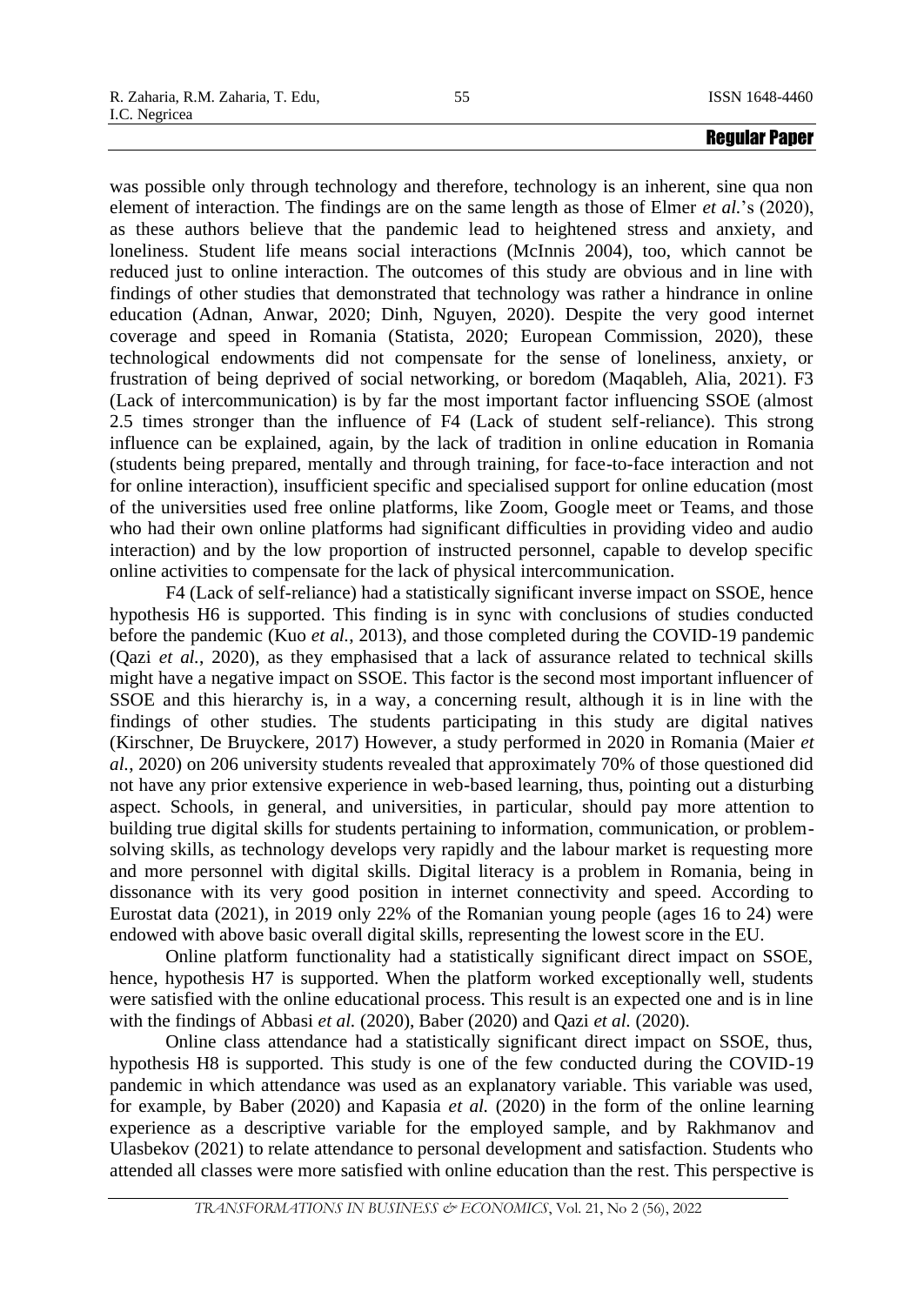understandable considering that these students had more time to adapt to the peculiarities of the online education environment. This finding is in sync with Kuo *et al.*'s (2020) conclusions, as they uncovered a direct relationship between time spent online and accommodation with tasks and assessments. This result is congruent with the rest of the factors that influenced SSOE. Students that attended online courses overcame doubts related to the unknown mode of education, benefited from the direct support of the instructors, increased their self-confidence and became more familiarised with online education.

Gender did not statistically significantly influence SSOE, hence hypothesis H9 is not supported. This result expands on Qazi *et al.*'s conclusion (2020) of no difference between men and women when it comes to online education satisfaction. This outcome could be explained by presuming that all students, regardless of gender, were affected by the online education environment to the same extent

Enrolment level did not statistically significantly influence SSOE, thus hypothesis H10 is not supported. This finding confirms the result of Qazi *et al.* (2020), as they delineated no significant difference between undergraduate and postgraduate students regarding online education satisfaction. Probably, both groups of students similarly perceived the online education process. Although one could expect that postgraduate students would be more familiar with online tools for practical reasons due to being older and, presumably, being endowed with more work experience.

Place of residence did not statistically significantly influence SSOE, therefore hypothesis H11 is not supported. The result contradicts the conclusions of Qazi *et al.* (2020), as they uncovered that people residing in urban areas were more satisfied with online education than the ones living in rural areas. The results may be surprising, as urban areas are more developed than rural ones when it comes to Internet infrastructure (Statista, 2020). However, as the online mode for education in Romania did not require specific conditions regarding connectivity, the internet coverage in Romania being beyond acceptable even in rural areas, while, traditionally, students reside mostly in areas with good connectivity (including rural areas), the result is not so surprising.

# **Conclusions, Theoretical Significance and Managerial Implications**

As there were very few studies conducted in Romania on business students regarding their satisfaction with online education (SSOE) after a full semester in the online mode, including tuition, examination and admission experiences, this research aimed to identify factors that affected SSOE and to measure the strength of these factors on SSOE.

Expanding the exploration of student satisfaction is a worthwhile scientific and practical venture considering the extant rich literature on this topic which covers from theoretical perspectives to managerial implications for the purpose of designing and delivering proper education which will benefit the students and society through stimulating their personal development and easing their employability. In this particular case of pandemic times, for a country like Romania, without tradition in online education but with very good internet connectivity, availability and affordability, investigating factors that determine student satisfaction is of crucial importance, especially for managerial reasons. Identifying factors that influence SSOE and measuring the strength of this influence can improve the decisions universities will make for the future of online education, in both the course of action and its content. It is obvious that the return from the current pandemic will be to a different reality to the one before the COVID-19 pandemic and the demand for online education will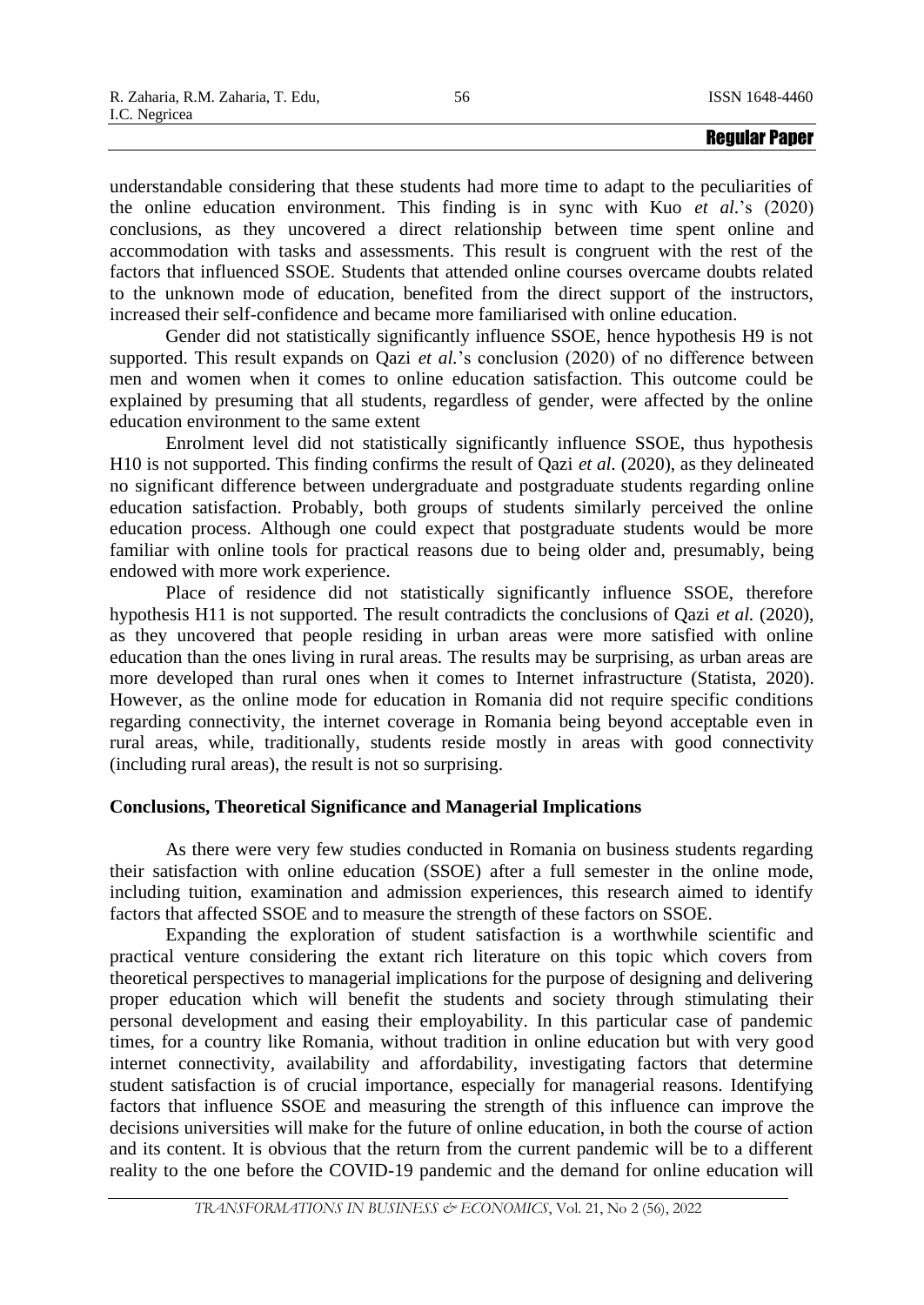grow. Therefore, it is important to strengthen those factors that lead to student satisfaction and to correct and improve the sources of dissatisfaction. This research, conducted among 446 business students, despite the fact that it did not employ a representative sample of students for Romania, displays results obtained after a complete online learning experience, including lectures, seminars, and evaluations. Therefore, students were able to express well-founded opinions, rendering more reliable findings for decision-making and further investigations.

# *Theoretical Significance*

Based on the literature, six categories of factors influencing SSOE were considered for this investigation: academic staff support, administrative staff support, syllabus structure, interactivity, student self-reliance and technology. The factors were expressed through 23 items (5-level Likert scales), data was collected through a questionnaire and analysed by using Exploratory Factor Analysis (EFA) based on Principal Axis Factoring extraction, and a Varimax rotation. The results rendered four factors: F1 (Assistance from academic and nonacademic staff), F2 (Syllabus structure), F3 (Lack of intercommunication), and F4 (Lack of student self-reliance). The items for academic staff support and administrative staff support combined into one factor, F1, while one item measuring technology was attached to the items measuring interactivity, rendering one factor, F3. The four factors delineated in the EFA, together with online platform functionality, online class attendance, gender, enrolment level and place of residence, were regressed against SSOE by employing logistic regression. Hence, the present study expands the satisfaction theory in education through the proposed and tested methodology that can be applied not limited to higher education.

The findings show that the most important factor in determining SSOE was F3, Lack of intercommunication. F4 (Lack of student self-reliance) and F1 (Assistance from academic and non-academic staff) displayed the second and third strengths on SSOE. The least important effect on SSOE was displayed by F2 (Syllabus structure). It can be concluded that the two factors focusing on students had a higher impact on SSOE, compared to those two factors pertaining to universities. Thus, the present study expands the literature through the provision of a structured and comprehensive mix of online education prerequisites, grouped in two categories, one pertaining to students and the other one to institutions.

Online platform functionality, online class attendance, gender, enrolment level and place of residence, were regressed against SSOE by employing logistic regression. This study is one of the few conducted during the COVID-19 pandemic in which attendance was used as an explanatory variable. The results display that online platform functionality and online attendance have a positive impact on SSOE, hence, expanding the literature on the importance of descriptive variables in explaining student satisfaction.

# *Managerial Implications*

The lack of tradition and experience in online education of the Romanian universities multiplied students' disorientation caused by the sudden immersion in the online mode, their emotional problems, or their frustration about the loss of student life experiences. Factor F3 (Lack of intercommunication) detached itself in importance more than 2.5 times compared to the factor placed in the second position. This result also has a complex implication on the rest of the factors. It is a fact that during online classes, physical interaction is missing, creating a sort of loneliness, emotional distress and time management issues (Elmer *et al.*, 2020).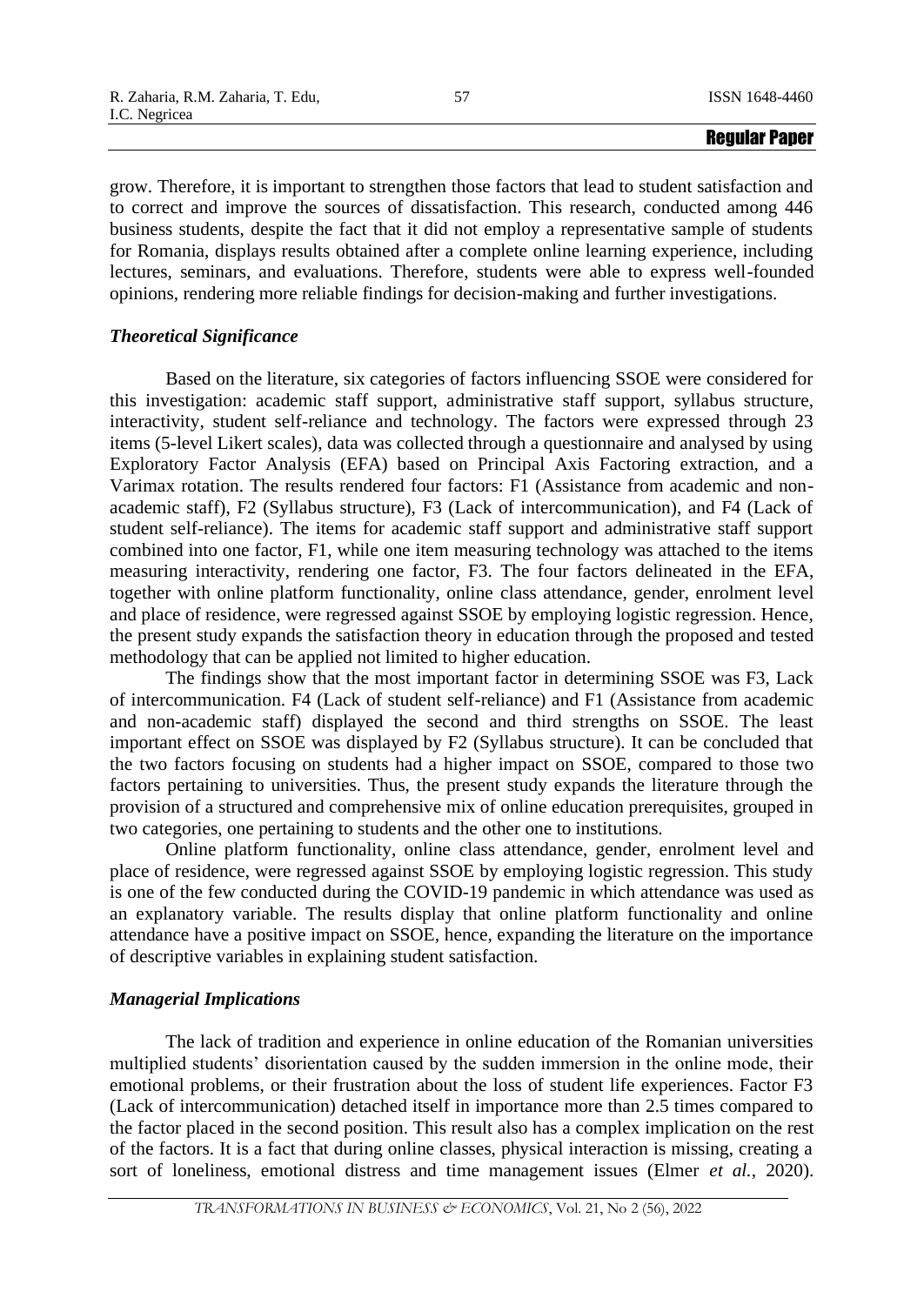However, a comprehensive staff (academic and non-academic) training for online education, a tailored curriculum for online courses, an adapted delivery of the course content, or specifically designed projects for different subjects to engage students in online teamwork may diminish all these negative consequences created by the absence of physical interaction. These courses of action can favourably impact the online educational process not only during these dire pandemic times but also upon returning to normality, as online education has significant benefits for both students and universities.

The second most important influencer of SSOE, F4 (Lack of student self-reliance), draws attention to what the purpose of the educational system, in general, and that of universities, in particular, should be regarding the consolidation of students' digital skills, the focus not being limited to improving their performance and confidence but extended to enhancing their employability and preparedness for the future economy, which will be more and more digitalised.

The close-recorded influences on SSOE of F1 (Assistance from academic and nonacademic staff), F2 (Syllabus structure), and F4 (Lack of student self-reliance) should be interpreted based on an existing mutually influential relationship. Concretely, in online education, students need an adapted curriculum that is delivered in a proper mode, coupled with specific support offered by academic and non-academic staff and ongoing training in using specific platforms. If these learning prerequisites are well planned, clearly explained and properly implemented, they most certainly can have a significantly positive influence on student satisfaction.

The findings display that online platform functionality and online attendance have a positive impact on SSOE. This is an expected and common-sense conclusion: if the platform does not work, courses are not delivered. The positive influence of attendance on SSOE is also an expected result, even if it is in opposition to findings of studies like Basuony *et al.* (2021). It relates to the lack of tradition and usage of the online educational environment. Students can understand better when they attend online classes, they can be better assisted by staff, and, thus, diminish their anxiety. Gender, enrolment level, and the place of the residence resulted in not being significant in influencing SSOE. Both female and male students pursuing either undergraduate and postgraduate programmes seemed to be equally affected by the online mode, without a specific influence of gender and enrolment level on SSOE. Differences in internet connectivity, accessibility and affordability between rural and urban areas in Romania are not that large as to determine major dysfunctionalities in participating online in courses and other educational processes.

# **Research Limitations and Future Research Directions**

This study is not without limitations. The first limitation is connected to the sampling procedure. The findings cannot be generalised to the entire student population in Romania. However, the results shed light on a topic of significant importance to stakeholders involved in higher education, that of student satisfaction with online education in the COVID-19 pandemic context, based on a model including online education prerequisites and descriptive explaining variables. Future studies should test the proposed research model by using samples configured based on probabilistic sampling procedures. The second limitation looms in the context of the students' field of study. This research focuses only on students enrolled in undergraduate and postgraduate business programmes. Hence, the findings cannot be extended to all Romanian higher education students. Nevertheless, the tested model and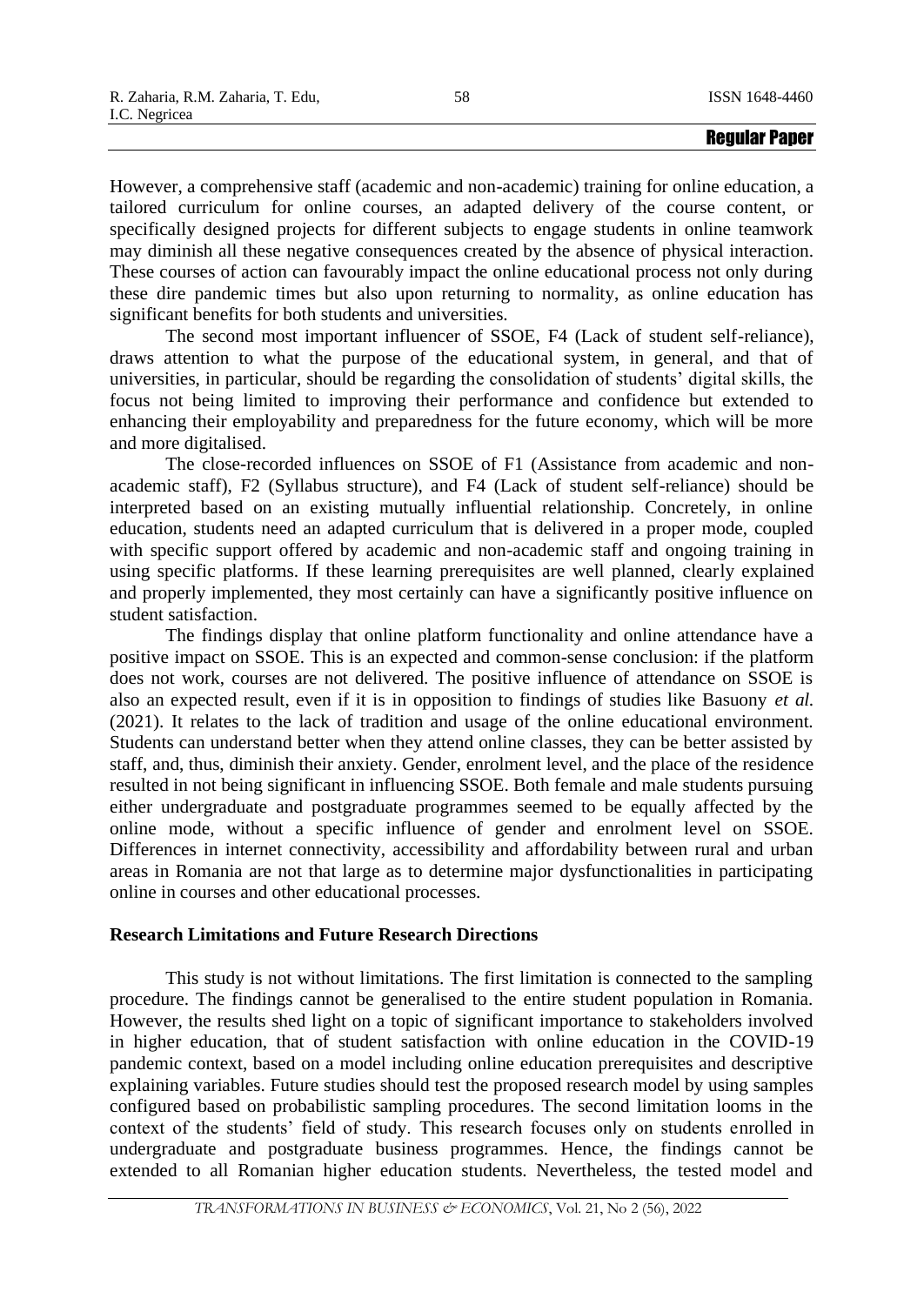results of this study can be used as a starting point in future studies covering students registered in other fields of study.

Future studies could also focus on expanding the model by exploring whether there are differences between public and private universities, or how the online evaluation influenced student satisfaction.

## **References**

- Abbasi, S., Ayoob, T., Malik, A., Memon, S.I. (2020), "Perceptions of students regarding E-learning during Covid-19 at a private medical college", *Pakistan Journal of Medical Sciences*, Vol. 36, No COVID19-S4, pp.S57, https://doi.org/10.12669/pjms.36.COVID19-S4.2766.
- Abduh, M., Maritz, A., Rushworth, S. (2012), "An Evaluation OF Entrepreneurship Education in Indonesia: A Case Study of Bengkulu University", *International Journal of Organizational Innovation*, Vol. 4, No 4, pp.21-47
- Abdullah, Z., Alsagoff, S.A., Ramlan, M.F., Sabran, M.S. (2014), "Measuring student performance, student satisfaction and its impact on graduate employability", *International Journal of Academic Research in Business and Social Sciences*, Vol. 4, No 4, pp.108-124, http://dx.doi.org/10.6007/IJARBSS/v4-i4/763.
- Adnan, M., Anwar, K. (2020), "Online Learning amid the COVID-19 Pandemic: Students' Perspectives", *Online Submission*, Vol. 2, No 1, pp.45-51, [http://www.doi.org/10.33902/JPSP. 2020261309.](http://www.doi.org/10.33902/JPSP.%202020261309)
- Ali, A., Ahmad, I. (2011), "Key factors for determining student satisfaction in distance learning courses: A study of Allama Iqbal Open University", *Contemporary Educational Technology*, Vol. 2, No 2, pp.118-134.
- Almusharraf, N., Khahro, S. (2020), "Students satisfaction with online learning experiences during the COVID-19 pandemic", *International Journal of Emerging Technologies in Learning (IJET)*, Vol. 15, No 21, pp.246-267.
- Anderson, T. (2003), "Getting the mix right again: An updated and theoretical rationale for interaction", *The International Review of Research in Open and Distance Learning*, Vol. 4, No 2, available at, http://www.irrodl.org/index.php/irrodl/article/view/149/230, referred on 05/08/2021.
- Arkorful, V., Abaidoo, N. (2015), "The role of e-learning, advantages and disadvantages of its adoption in higher education", *International Journal of Instructional Technology and Distance Learning*, Vol. 12, No 1, pp.29-42.
- Baber, H. (2020), "Determinants of students' perceived learning outcome and satisfaction in online learning during the pandemic of COVID-19", *Journal of Education and E-Learning Research*, Vol. 7, No 3, pp.285-292, [https://doi.org/10.20448/journal.509.2020.73.285.292.](https://doi.org/10.20448/journal.509.2020.73.285.292)
- Basuony, M.A.K., EmadEldeen, R., Farghaly, M., El-Bassiouny, N., Mohamed, E.K.A. (2021), "The factors affecting student satisfaction with online education during the COVID-19 pandemic: an empirical study of an emerging Muslim country", *Journal of Islamic Marketing*, Vol. 12, No 3, pp.631-648, [https://doi.org/10.1108/JIMA-09-2020-0301.](https://doi.org/10.1108/JIMA-09-2020-0301)
- Blanco, Q.A., Carlota, M.L., Nasibog, A.J., Rodriguez, B., Saldaña, X.V., Vasquez, E.C., Gagani, F. (2020), "Probing on the Relationship between Students' Self-Confidence and Self-Efficacy while engaging in Online Learning amidst COVID-19", *Journal La Edusci*, Vol. 1, No 4, pp.16-25, https://doi.org/10.37899/journallaedusci.v1i4.220.
- Bolliger, D.U., Martindale, T. (2004), "Key factors for determining student satisfaction in online courses", *International Journal on E-Learning*, Vol. 3, No 1, pp.61-68.
- Chen, T., Peng, L., Yin, X., Rong, J., Yang, J., Cong, G. (2020), "Analysis of user satisfaction with online education platforms in China during the COVID-19 pandemic", *Healthcare*, Vol. 8, No 3, pp.200, [https://doi.org/10.3390/healthcare8030200.](https://doi.org/10.3390/healthcare8030200)
- Cibák, L., Kollár, V., Filip, S. (2021), "Measuring and evaluating education quality of future public administration employees at private university in the Slovak Republic", *Insights into the Regional Development*, Vol. 3, No 2, pp.213-228, http://doi.org/10.9770/IRD.2021.3.2(4).
- Clemes, M.D., Gan, C.E., Kao, T.H. (2008), "University student satisfaction: An empirical analysis", *Journal of Marketing for Higher Education*, Vol. 17, No 2, pp.292-325.
- Cole, M.T., Shelley, D.J., Swartz, L.B. (2014), "Online instruction, e-learning, and student satisfaction: A threeyear study", *The International Review of Research in Open and Distributed Learning*, Vol. 15, No 6, pp.111-131, [https://doi.org/10.19173/irrodl.v15i6.1748.](https://doi.org/10.19173/irrodl.v15i6.1748)
- Dinh, L.P., Nguyen, T.T. (2020), "Pandemic, social distancing, and social work education: Students' satisfaction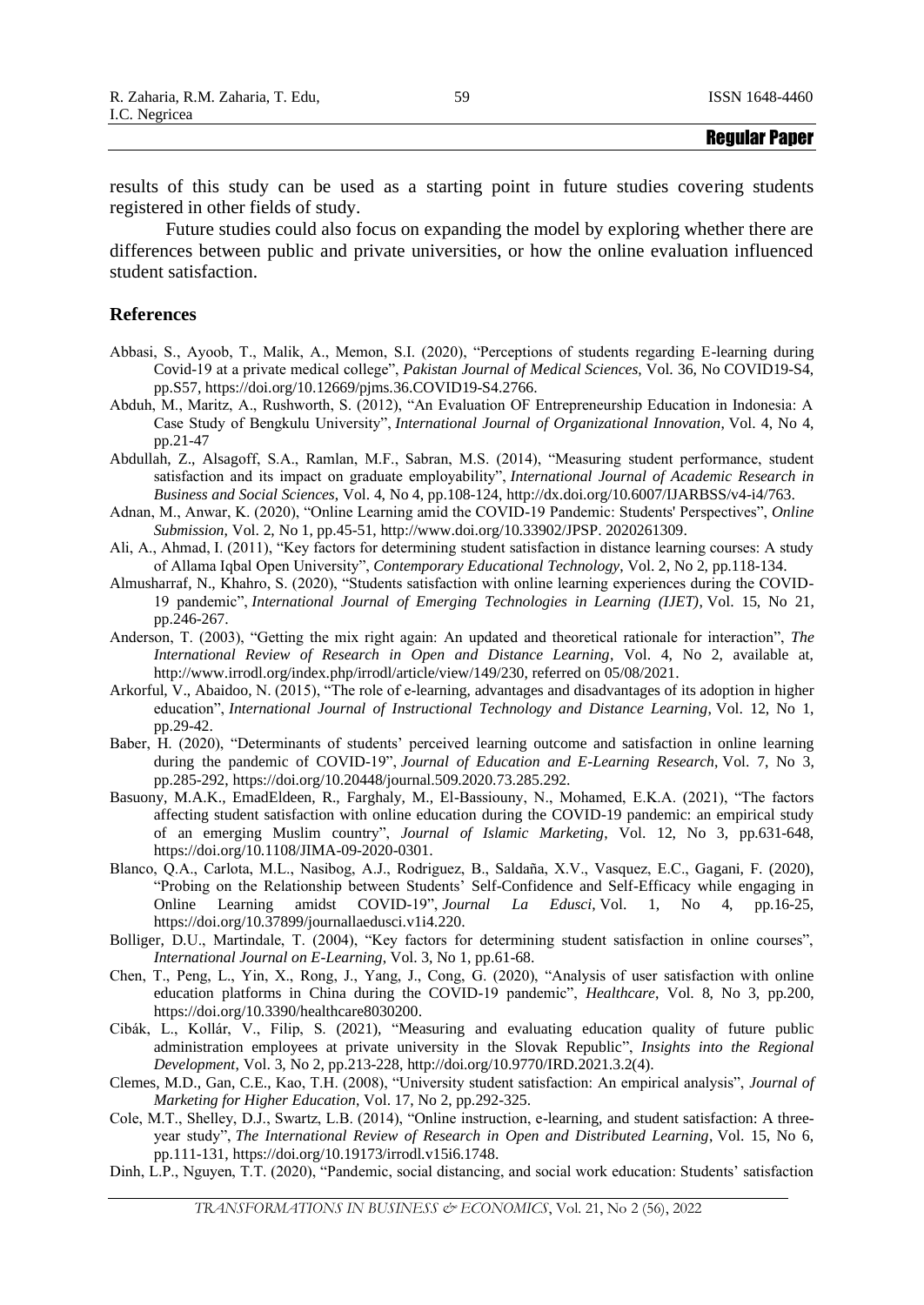with online education in Vietnam", *Social Work Education*, Vol. 39, No 8, pp.1074-1083, [https://doi.org/10.1080/02615479.2020.1823365.](https://doi.org/10.1080/02615479.2020.1823365)

- Dementiev, E.V. (2021), "Why Countries Differ Greatly in the Effects of COVID-19", *Montenegrin Journal of Economics*, Vol. 17, No 4, pp.55-63.
- Edelhauser, E., Lupu-Dima, L. (2020), "Is Romania prepared for eLearning during the COVID-19 pandemic?", *Sustainability*, Vol. 12, No 13, pp.5438, https://doi.org/10.3390/su12135438.
- Edu, T., Negricea, C., Zaharia, R., Zaharia, R.M. (2021), "Factors influencing student transition to online education in the COVID 19 pandemic lockdown: evidence from Romania", *Economic Research-Ekonomska Istraživanja*, online first, pp.1-14, https://doi.org/10.1080/1331677X.2021.1990782.
- Elliott, K.M., Healy, M.A. (2001), "Key factors influencing student satisfaction related to recruitment and retention", *Journal of marketing for higher education*, Vol. 10, No 4, pp.1-11, https://doi.org/10.1300/J050v10n04\_01.
- Elmer, T., Mepham, K., Stadtfeld, C. (2020), "Students under lockdown: Comparisons of students' social networks and mental health before and during the COVID-19 crisis in Switzerland", *Plos one*, Vol. 15, No 7, pp.e0236337, [https://doi.org/10.1371/journal.pone.0236337.](https://doi.org/10.1371/journal.pone.0236337)
- Ead, H.A., Fadallah, S.M., Fahmy, H.M., Rezk, M.R.A., Piccinetti, L., Sakr, M.M. (2021), "Awareness of foresight through education in Egypt: a case study from Egyptian university", *Insights into Regional Development*, Vol. 3, No 4, pp.10-20, http://doi.org/10.9770/IRD.2021.3.4(1).
- Eom, S.B., Wen, H.J., Ashill, N. (2006), "The determinants of students' perceived learning outcomes and satisfaction in university online education: An empirical investigation", *Decision Sciences Journal of Innovative Education*, Vol. 4, No 2, pp.215-235, [https://doi.org/10.1111/j.1540-4609.2006.00114.x.](https://doi.org/10.1111/j.1540-4609.2006.00114.x)
- European Commission (2020), *Mobile and fixed broadband prices in Europe at the end of 2019*, available at, [https://ec.europa.eu/digital-single-market/en/news/mobile-and-fixed-broadband-prices-europe-end-2019,](https://ec.europa.eu/digital-single-market/en/news/mobile-and-fixed-broadband-prices-europe-end-2019) referred on 10/08/2021.
- Eurostat (2021), *Individuals digital skills*, available at: [https://appsso.eurostat.ec.europa.eu/nui/submitViewTableAction.do,](https://appsso.eurostat.ec.europa.eu/nui/submitViewTableAction.do) referred on 12/08/2021.
- Field, A. (2009), *Discovering Statistics using SPSS*, 3rd edition, London: Sage Publications.
- Freeze, R.D., Alshare, K.A., Lane, P.L., Wen, H.J. (2010), "IS success model in e-learning context based on students' perceptions", *Journal of Information systems education*, Vol. 21, No 2, pp.173-184.
- Gallogly, J.T. (2005), *Relationship of student satisfaction levels in distance learning and traditional classroom environments at Embry-Riddle Aeronautical University*, University of Central Florida.
- Halaskova, M., Halaskova, R., Gavurova, B., Kubak, M. (2021), "Fiscal Decentralisation of Services: The Case of the Local Public Sector in European Countries", *Journal of Tourism and Services*, Vol. 23, No 12, pp.26-43, https://doi.org/10.29036/jots.v12i23.234.
- Hamdan, K.M., Al-Bashaireh, A.M., Zahran, Z., Al-Daghestani, A., AL-Habashneh, S., Shaheen, A.M. (2021), "University students' interaction, Internet self-efficacy, self-regulation and satisfaction with online education during pandemic crises of COVID-19 (SARS-CoV-2)", *International Journal of Educational Management*, Vol. 35, No 3, pp.713-725, https://doi.org/10.1108/IJEM-11-2020-0513.
- Haydam, N., Purcarea, T., Edu, T., Negricea, I.C. (2017), "Explaining Satisfaction at a Foreign Tourism Destination–an Intra-Generational Approach. Evidence within Generation Y from South Africa and Romania", *Amfiteatru Economic*, Vol. 19, No 45, pp.528-528.
- ILO (2020), *E-Discussion on continuing online learning and skills development in times of the COVID-19 crisis,*  available at, file:///C:/Users/Z/Downloads/Final%20(clean)%20-%20E-Discussion%20- %20Continuing%20learning%20training%20COVID19%20-%2020%20MAY%20(1).pdf, referred on 02/03/2021.
- Jereb, E., Jerebic, J., Urh, M. (2018), "Revising the importance of factors pertaining to student satisfaction in higher education", *Organizacija*, Vol. 51, No 4, pp.271-285.
- Kapasia, N., Paul, P., Roy, A., Saha, J., Zaveri, A., Mallick, R., Barman, B., Das, P., Chouhan, P. (2020), "Impact of lockdown on learning status of undergraduate and postgraduate students during COVID-19 pandemic in West Bengal, India", *Children and Youth Services Review*, Vol. 116, No C, pp.105194. [https://doi.org/10.1016/j.childyouth.2020.105194.](https://doi.org/10.1016/j.childyouth.2020.105194)
- Khan, S., Abdullah, N.N. (2019), "The impact of staff training and development on teachers' productivity", *Economics, Management and Sustainability*, Vol. 4, No 1, pp.37-45, http://doi.org/10.14254/jems.2019.4- 1.4.
- Khiat, H. (2013), "Conceptualisation of learning satisfaction experienced by non-traditional learners in Singapore", *Educational Research eJournal*, Vol. 2, No 2, pp.92-106, http://dx.doi.org/10.5838/erej.2013.22.02.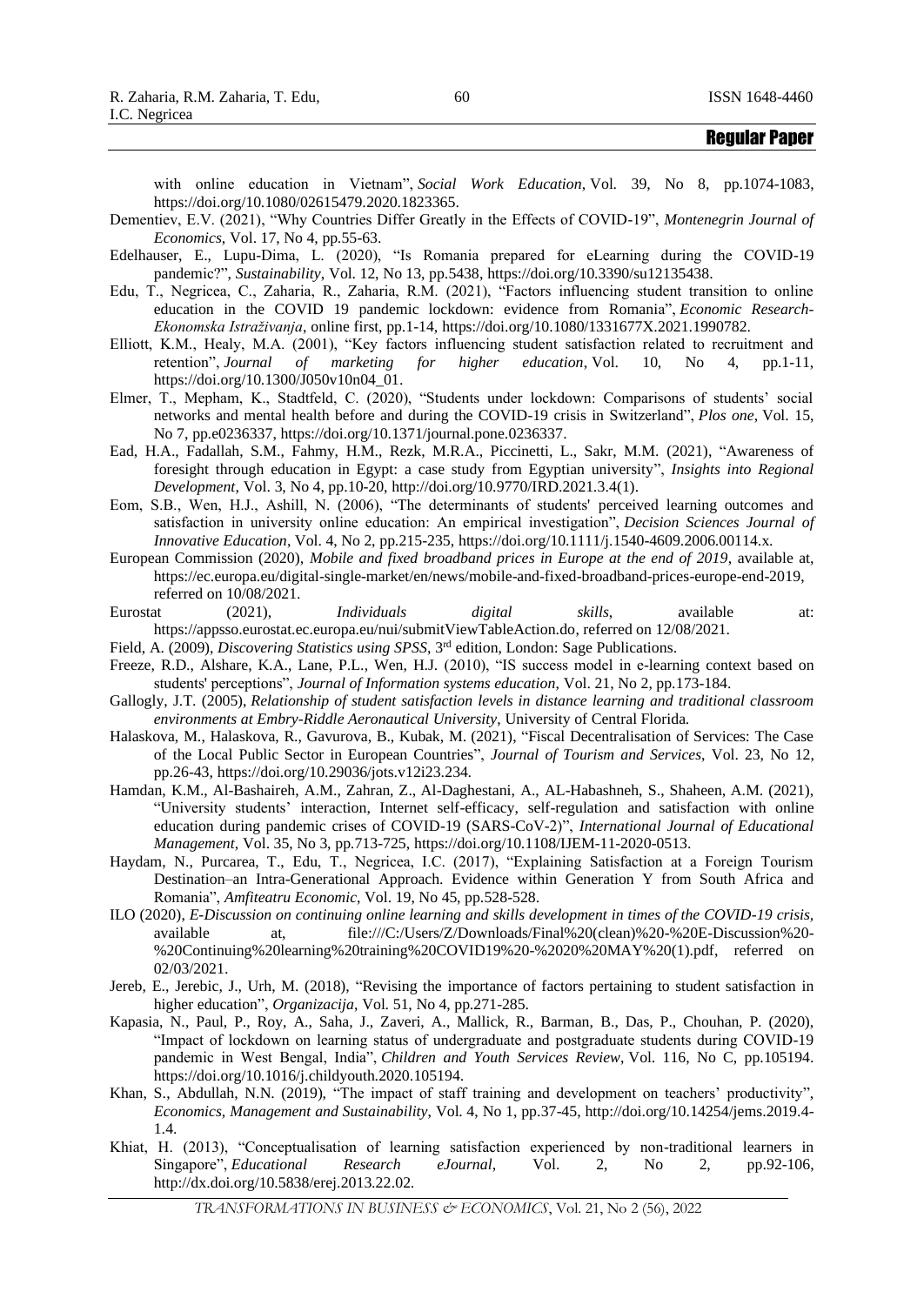- Kirschner, P.A., De Bruyckere, P. (2017), "The myths of the digital native and the multitasker", *Teaching and Teacher Education*, Vol. 67, No 1, pp.135-142, https://doi.org/10.1016/j.tate.2017.06.001.
- Kuo, Y.C., Walker, A.E., Belland, B.R., Schroder, K.E. (2013), "A predictive study of student satisfaction in online education programs", *International Review of Research in Open and Distributed Learning*, Vol. 14, No 1, pp.16-39, [https://doi.org/10.19173/irrodl.v14i1.1338.](https://doi.org/10.19173/irrodl.v14i1.1338)
- Lincényi, M., Laczko, M. (2020), "Influence of Brexit on Education towards Europeanism", *Insights into Regional Development*, Vol. 2, No 4, pp.814-824, http://doi.org/10.9770/IRD.2020.2.4(7).
- Mahmood, S. (2021), "Instructional strategies for online teaching in COVID‐19 pandemic", *Human Behavior and Emerging Technologies*, Vol. 3, No 1, pp.199-203, https://doi.org/10.1002/hbe2.218.
- Maier, V., Alexa, L., Craciunescu, R. (2020), "Online Education During the COVID19 Pandemic: Perceptions and Expectations of Romanian Students", in: *European Conference on e-Learning*, Academic Conferences International Limited October, pp.317-324.
- Maqableh, M., Alia, M. (2021), "Evaluation online learning of undergraduate students under lockdown amidst COVID-19 Pandemic: The online learning experience and students' satisfaction", *Children and Youth Services Review*, Vol. 128, No C, pp.106160, https://doi.org/10.1016/j.childyouth.2021.106160.
- Mason, R., Weller, M. (2000), "Factors affecting students' satisfaction on a web course", *Australasian Journal of Educational Technology*, Vol. 16, No 2, pp.173-200.
- Mavondo, F.T., Tsarenko, Y., Gabbott, M. (2004), "International and local student satisfaction: Resources and capabilities perspective", *Journal of marketing for higher education*, Vol. 14, No 1, pp.41-60, https://doi.org/10.1300/J050v14n01\_03.
- McInnis, C. (2004), "Studies of student life: an overview", *European journal of education*, Vol. 39, No 4, pp.383-394.
- Moore, M., Quintanilla, B. (2013), "The relationship between student satisfaction and attendance at synchronous class meetings in online graduate courses", in: *UNT COI 2013 Research Exchange Conference Proceedings*, pp.67-70.
- Müller, A.M., Goh, C., Lim, L.Z., Gao, X. (2021), "COVID-19 emergency elearning and beyond: Experiences and perspectives of university educators", *Education Sciences*, Vol. 11, No 1, pp.19, https://doi.org/10.3390/educsci11010019.
- Muthuprasad, T., Aiswarya, S., Aditya, K.S., Jha, G.K. (2021), "Students' perception and preference for online education in India during COVID-19 pandemic", *Social Sciences & Humanities Open*, Vol. 3, No 1, pp.100101, https://doi.org/10.1016/j.ssaho.2020.100101.
- Nunnally, J.C. (1978), *Psychometric theory*, 2<sup>nd</sup> Edition, New York: McGraw-Hill.
- Parahoo, S.K., Santally, M.I., Rajabalee, Y., Harvey, H.L. (2016), "Designing a predictive model of student satisfaction in online learning", *Journal of Marketing for Higher Education*, Vol. 26, No 1, pp.1-19, [https://doi.org/10.1080/08841241.2015.1083511.](https://doi.org/10.1080/08841241.2015.1083511)
- Pasion, R., Dias-Oliveira, E., Camacho, A., Morais, C., Franco, R.C. (2020), "Impact of COVID-19 on undergraduate business students: A longitudinal study on academic motivation, engagement and attachment to university", *Accounting Research Journal*, Vol. 34, No 2, pp.246-257, https://doi.org/10.1108/ARJ-09-2020-0286.
- Popescu, A. (2012), "Essentials of University Strategy Development in the Field of Lifelong Learning", *European Journal of Interdisciplinary Studies*, Vol. 4, No 1, pp.32
- Qazi, A., Naseer, K., Qazi, J., AlSalman, H., Naseem, U., Yang, S., Hardaker, G., Gumaei, A. (2020), "Conventional to online education during COVID-19 pandemic: Do develop and underdeveloped nations cope alike", *Children and Youth Services Review*, Vol. 119, No C, pp.105582, https://doi.org/10.1016/j.childyouth.2020.105582.
- Rakhmanov, O., Ulasbekov, A. (2021), "Factors Affecting the Personal Development and Online Education of the Computer Science Students During Covid-19 Pandemic Lockdown", in: *International Conference on Emerging Technologies and Intelligent Systems*, Springer, Cham, pp.197-206, https://doi.org/10.1007/978-3-030-82616-1\_18.
- Raspopovic, M., Jankulovic, A. (2017), "Performance measurement of e-learning using student satisfaction analysis", *Information Systems Frontiers*, Vol. 19, No 4, pp.869-880, https://doi.org/10.1007/s10796-016- 9.
- Razinkina, E., Pankova, L., Trostinskaya, I., Pozdeeva, E., Evseeva, L., Tanova, A. (2018), "Student satisfaction as an element of education quality monitoring in innovative higher education institution", in: *E3S Web of Conferences*, Vol. 33, p.03043, https://doi.org/10.1051/e3sconf/20183303043.
- Salto, D. (2020), "COVID-19 and Higher Education in Latin America: Challenges and possibilities in the transition to online education", *eLearn*, Vol. 2020, No 9, [https://doi.org/10.1145/3424971.3421751.](https://doi.org/10.1145/3424971.3421751)